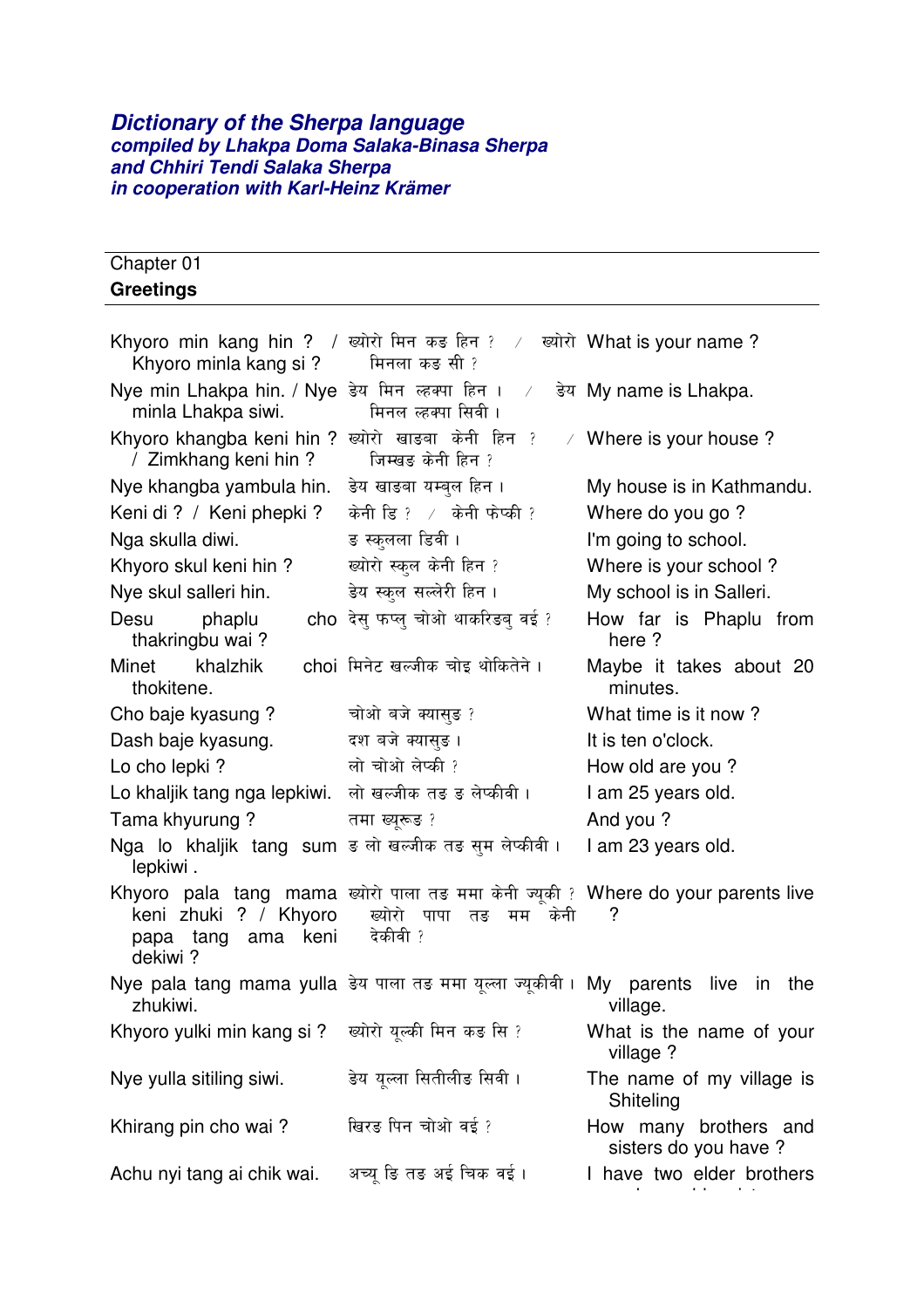and one elder sister.

Khyoro tertang sising dalza lemuti su hin ? ख्योरो तेरतङ सिसिङ दल्जा ल्यामुती <mark>'</mark> सु हिन ? Who is your best friend ?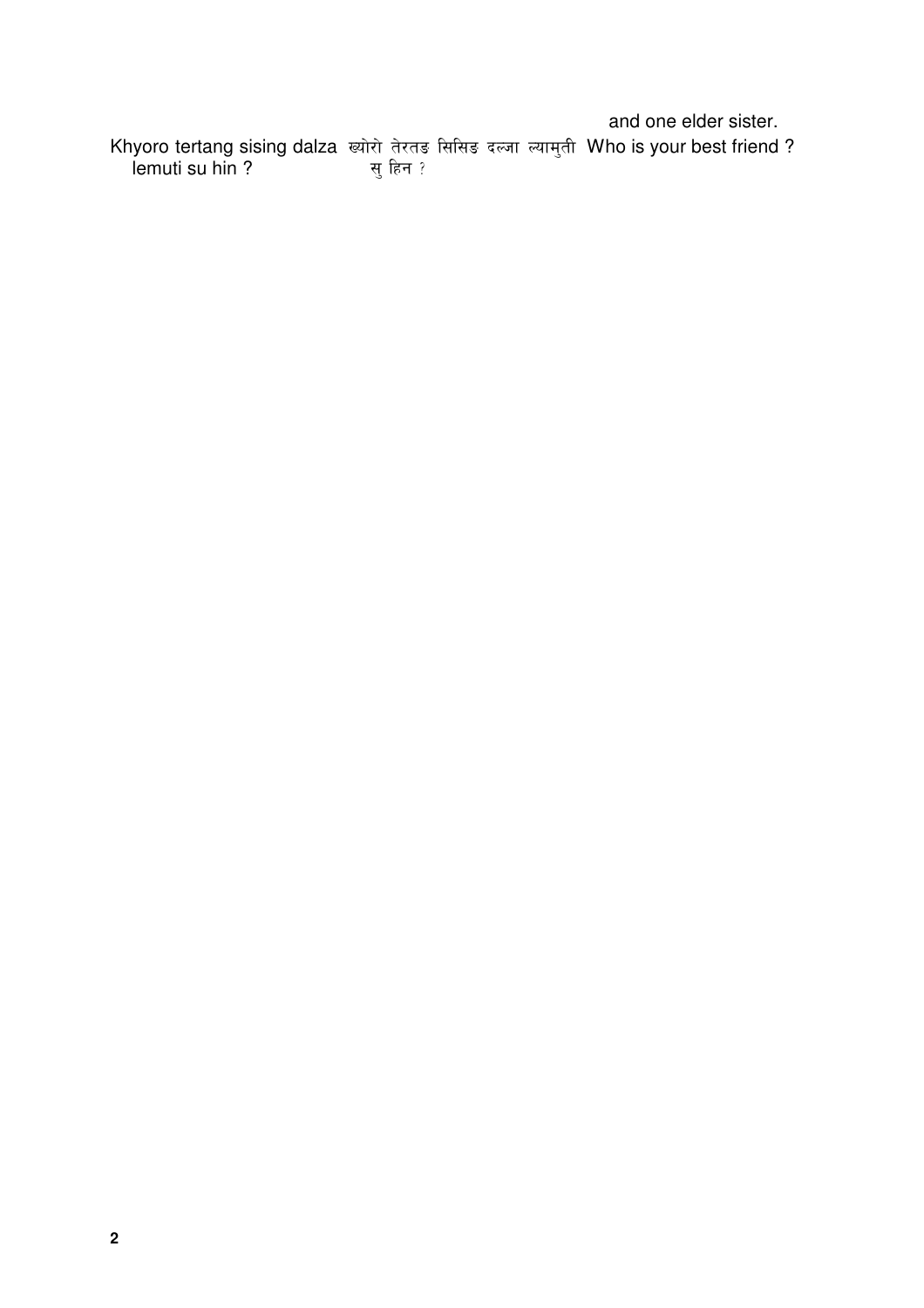### Chapter 02 **Small talk**

| Di kang hin?                                               | दि कङ हिन ?        | What is this ?                       |
|------------------------------------------------------------|--------------------|--------------------------------------|
| Di kitap hin.                                              | दि किताप हिन ।     | This is a book.                      |
| Phokiti kang hin?                                          | फोकिती कड़ हिन ?   | What is that ?                       |
| Phokiti naksha hin.                                        | फोकिती नाक्श हिन । | That is a map.                       |
| Tasam khyurung kangki?                                     | तसम ख्युरूङ कङकी ? | What are you<br>doing<br>nowadays ?  |
| Nga tasam treking laka ड तसम ट्किङ लका किइवई ।<br>kiiwai.  |                    | I am working in Trekking.            |
| Nangla phewa. / Khangba नाडला फेवा। / खड़ब स्योक।<br>shok. |                    | Please come in !                     |
| $J$ usa. / $J$ uni. / De. ज्यूस । / ज्यूनी । / दे ।        |                    | Please have a sit!                   |
| Nam lemu chungsung. नम ल्येमु चुडसुङ ।                     |                    | The weather is nice.                 |
| Haring cherwa gyakitene. हारिङ छेर्व ग्यकितेने ।           |                    | It may rain today.                   |
| Cherwa gyakinok.                                           | छेर्व ग्यकिनोक ।   | It is raining.                       |
| Sama sota ? / shalak समा सोता ? / स्यलाक सेउ ?<br>sheu?    |                    | Do you have lunch / dinner<br>?      |
| Lhowa lasung.                                              | ्लोव लासुङ ।       | I'm hungry.                          |
| Komba lasung.                                              | कोम्बा लासुङ ।     | I'm thirsty.                         |
| Khyoro lungbi min kang hin ख्योरो लुड़बी मिन कड़ हिन ?     |                    | What is the name of your<br>country? |
| Kanisu pheu ? / Kanisu कनीसु फेउ ? / कनीसु वउ ?<br>wau?    |                    | Where do you come from?              |
| Thangbu ? / Thangburang थाङबु ? ⁄ थाङबुरङ ?<br>?           |                    | How are you ? / Are you<br>fine?     |
| Las, thangburang.                                          | लस, थाङब्रङ ।      | Yes, I'm fine.                       |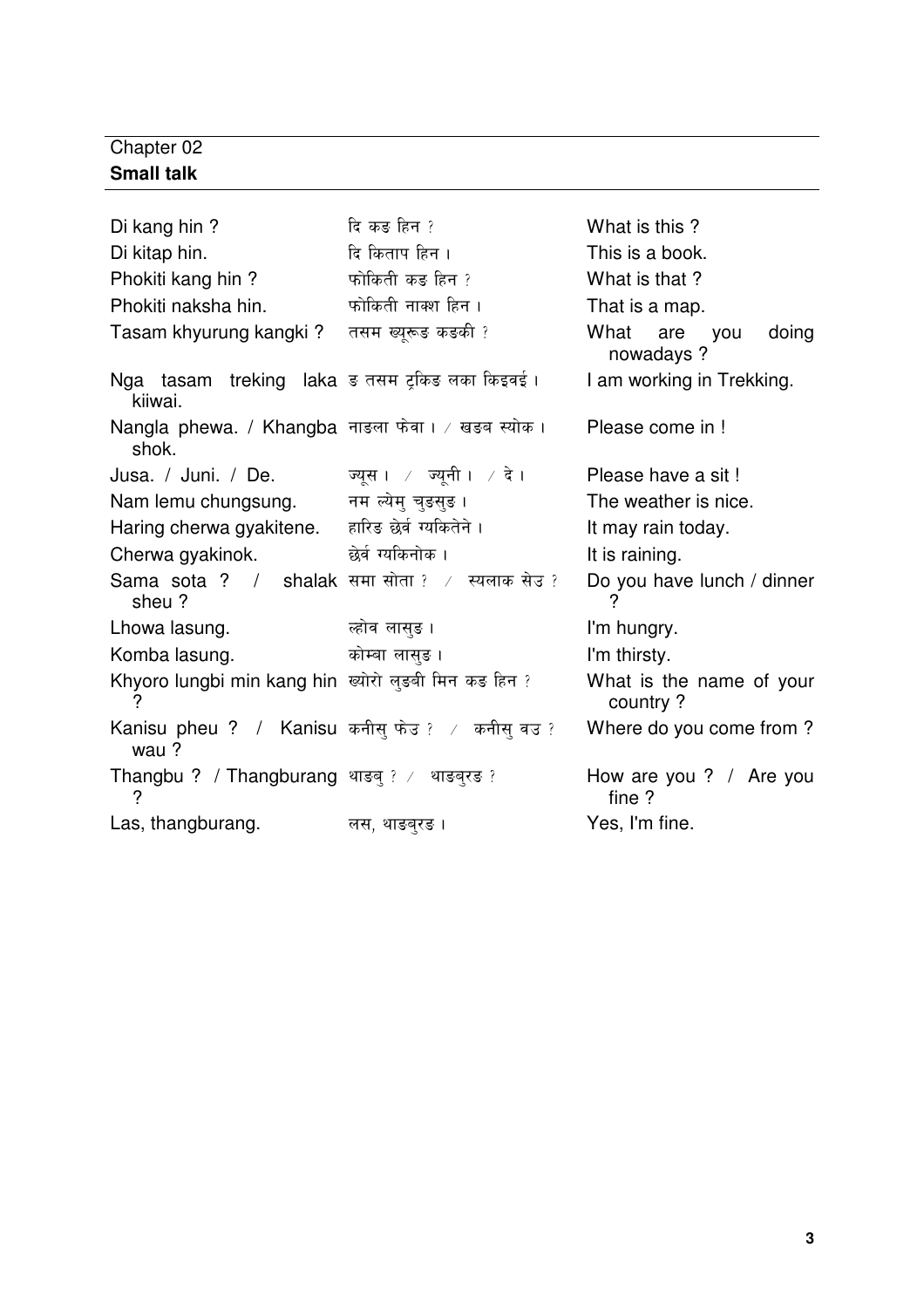#### Chapter 03 **Dialogue**

Mathe alai gal hina. The अलइ गाल हिना। The Me have not seen for a long time.  $S$ olcha se phep. / Cha सोल्च्य से फेप ।  $\rightarrow$  च्य thung shok. अ थुङ Please come to drink tea. स्योक । Shalak se phep. / Sama स्यलक से फेप । / समा सप sap shok. स्योक । समा सप Please come for lunch / dinner. En chesung. . I am tired. Kole kyani sisa. / Kole कोले क्यनि सिस । / कोले क्यनि Please speak more slowly. kyani sunga. सङा । Nga pasang tang mula ड पासाङ तङ मुल हटला गालिन । I went to the market with hatla galin. Pasang. Hatla ngira skulki dalza हटला डिरा स्कुलर्क thesung. We met our classmate at the market. Ngirang teri chya thung galin. डिरङ तेरी सखडला च्या थुङ गलिन । We all went to the restaurant to drink tea. Nye dalza Sunitaki barela ङे दाल्जा सुनिताकी बरेल तम्ङे We talked about my friend tamnye kyain. क्याइन <mark>।</mark> Sunita. Sunita lopin hotup tamnye सुनिता लोपइन होतुप तम्ङे ङे दल्जी I knew from my friend that nye dalzi tesu hakkosung. तेसु हक्क<mark>ो</mark>सुङ । Sunita is still studying. Nyirang denla diwi. **Example 18 and 18** Nego for an invitation. Haring nga khomu me.  4 Today, I am busy. Khyurung khomu wata ? ब्यरूड़ खोम वता ? Are you free ? Goki sama kangse ? गोकी समा कडसे ? What do we eat for dinner ? Haring gomu syakpa sap. हरिङ गोम् स्यकपा सप । This evening we eat Sherpa stew. Keni zhuki ? नी ज्यूकी Where do you live ? Nga Bauddha dekiwi. = ड बौद्ध देकियी। I live in Bauddha. Phoki katiki minti kangsi ? <mark>ो</mark> काअतिकी मिनती क What is the name of that mountain ? Jambulingki ka thenbuti जम्बुलिङकी काअ थेन्बुती दाक्पी The highest mountain of dakpi lungbala wai. लङबाला वाई । the world is in our country. Diti solukhumbula wai di दिती सोलुखुम्बुला वाई दि नेपालकी It is in Solu-Khumbu and it nepalki sharla khelkiwi. <mark>स्यरल खेल्कीवी</mark> । is in the eastern part of Nepal.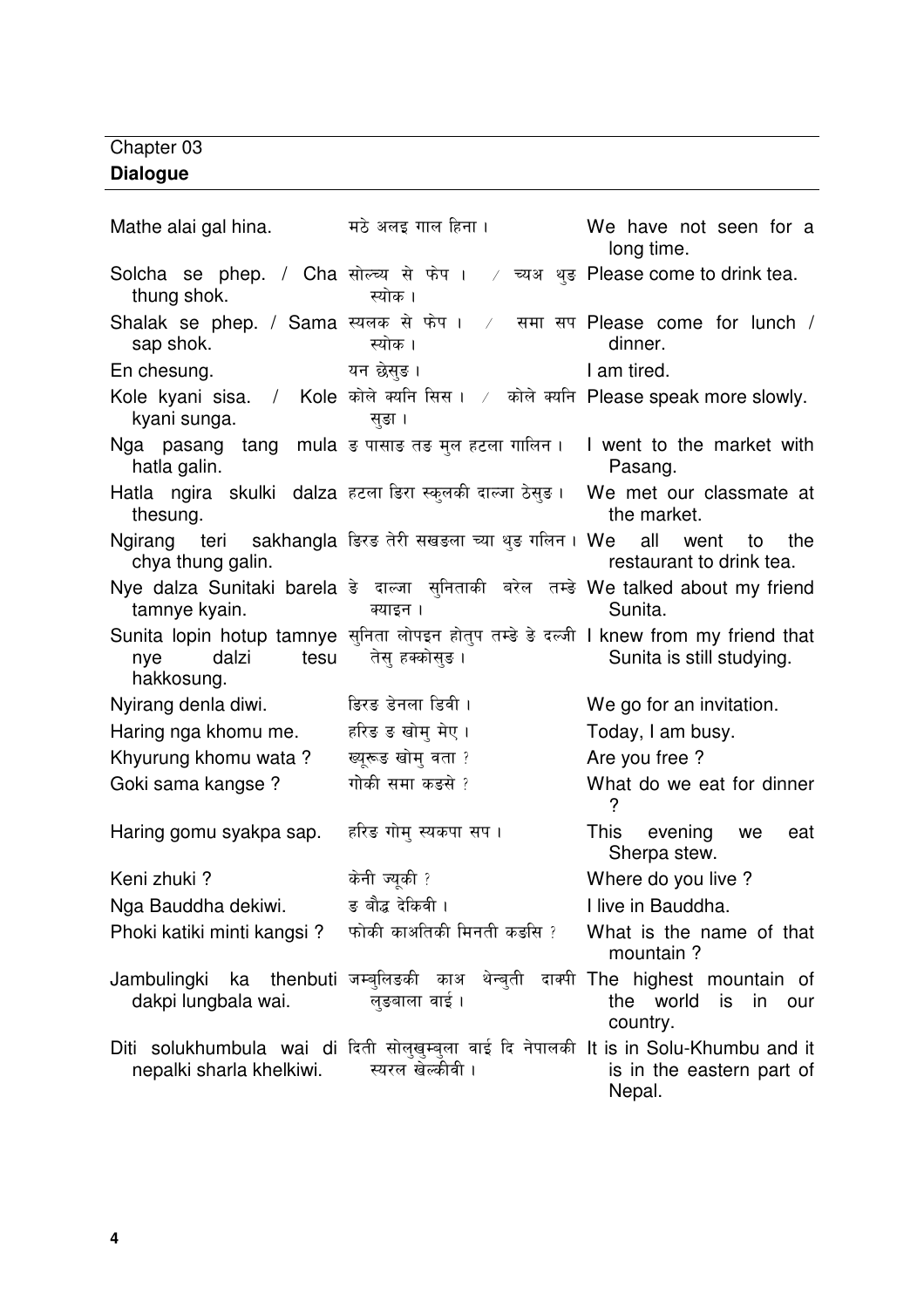### Chapter 04 **Visiting Solu**

| lungsung jetup megiwi. जेतुप म्यगिवी।                             | Dakpu sherwa teriki dakpi दाक्य शेर्वा तेरीकी दाक्यी लुड़सड़ All we Sherpas shall not                                                                                                                | forget our Sherpa<br>culture.                 |
|-------------------------------------------------------------------|------------------------------------------------------------------------------------------------------------------------------------------------------------------------------------------------------|-----------------------------------------------|
| kyani sherwi tamnye तम्डे किगोकिवी।<br>kigokiwi.                  | Dapki khangba peza tang दाक्षी खड़बा पेजा तड़ क्यानी शेर्वी We have to speak Sherpa                                                                                                                  | language at home with<br>the children.        |
| kanisu di?                                                        | Khyurung solu dop bela ख्यूरूड़ सोल् डोप बेला कनीस् डि? From where do you go to                                                                                                                      | Solu?                                         |
| namdula phaplu diwi. कप्लु डिवी।                                  | Parsala jirine diwi, parsala परसल जिरीले डिवी, परसल नम्डुला Sometimes, I go from Jiri,                                                                                                               | and sometimes, I go to<br>Phaplu by flight.   |
| leula nyima cho thowaki चो थोवकी ?                                | Jirine galsing khangba जिरीने गल्सीड खड़बा लेउला डिमा How many days does it                                                                                                                          | take from Jiri to your<br>house ?             |
| nyima zhi thokiwi.                                                | Gadila nyima chik tang गडिला डिमा चिक तड़ कड़बी डिमा It takes four days, one day<br>kangbi nyima sum kyani     सुम क्यनी डिमा जि थोकीवी ।                                                            | by bus and three days<br>by walk.             |
|                                                                   | Lam tsukoi wai ?                         लम चुकोई वाइ ?                       How is the way ?                                                                                                       |                                               |
| dasala thul wai.                                                  | Lalai dasala ken tang lalai ललइ दसला केन तङ ललइ दसला Somewhere up and<br>थुल वाइ।                                                                                                                    | somewhere down.                               |
| sama sap tang shasa<br>detup dasa watang me?                      | Lamla sama sap tang लम्ला सम सप तङ स्यस देतुप दासा Are there some hotels or<br>shasa detup dasa बतड़ में ? / लम्ला सम सप restaurants on the way?<br>watang me ? / Lamla तङ स्यस देतुप दासा वतङ में ? |                                               |
|                                                                   | Lamla nyiloku tang sama लम्ला डिलोकु तङ समा सप दास There are nice places to                                                                                                                          | eat and sleep.                                |
| pheu?                                                             | Dang khyurung kani galu ? दाङ ख्यूरूङ कनी गालु ? र दाङ Where have you been<br>/ Dang khyurung kani   ख्यूरूड कनी फेउ ?                                                                               | yesterday?                                    |
| Dang nga yuk galin.                                               | दाङ ङ युक गलिन ।                                                                                                                                                                                     | Yesterday, I went<br>for<br>sightseeing.      |
| Kani yuk galup?                                                   | कनी युक गलुप ?                                                                                                                                                                                       | Where have you been for<br>sightseeing?       |
| Dalzimula nagarkot galin.                                         | दाल्जीमुला नागरकोट गलिन ।                                                                                                                                                                            | I went to Nagakot with a<br>friend.           |
| Nagarkot ne sagarmatha नागरकोट नेय सगरमाथा थोंगीता ?<br>thongita? |                                                                                                                                                                                                      | Can we see Mount Everest<br>from Nagarkot?    |
| Desu bos tso bajela ditang देसु बोस चो बजेला डितड?                |                                                                                                                                                                                                      | At what time does the bus<br>leave from here? |
| bajela diwi.                                                      | Tertang sising gomiti cha तेरतङ सिसिङ गोमिती छ बजेला The first one leaves at 6<br>डिवी ।                                                                                                             | o'clock.                                      |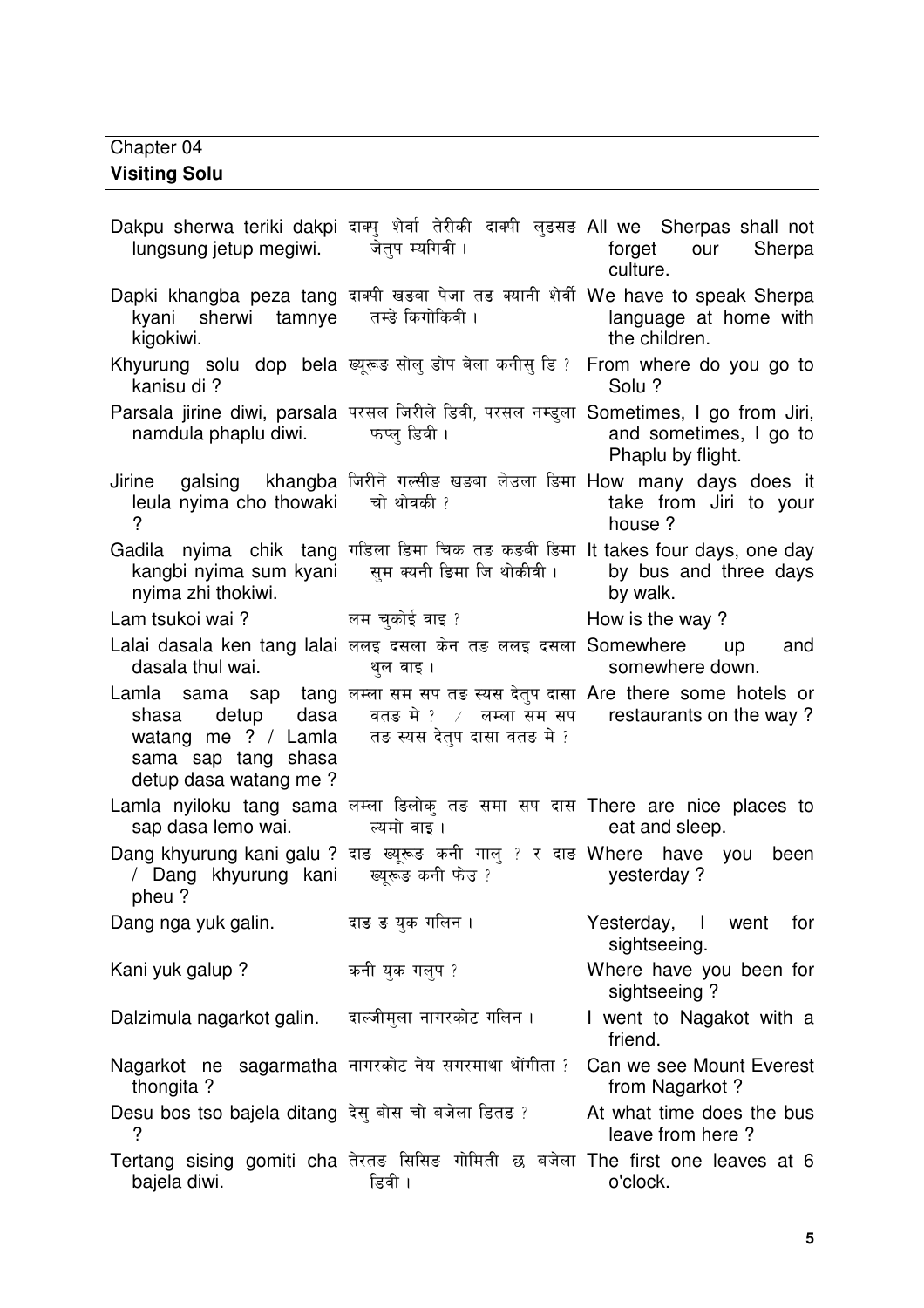Dakpu yambula tso baje दक्यु यम्बुला चो बजे लेप्की lepki ? What time will we arrive in Kathmandu ? Dakpu dui baie lepkiwi. tsoila दक्प दइ बजे चोइल लेपीकवी। We will arrive arround two o'clock. O, yambu yang metsenge ओ । यम्बु यङ मेचेङे तङ मी मङमु Oh! Kathmandu is dirty and tang mi mangmu nok. नोक । there are many people. Metsenge wosirang loup मेचेडे वोसिरड लोउप तड लका It is dirty, but we have to tang laka kitupla derang hunggosung. कितुपला देरङ हुङगोसुङ <mark>।</mark> come here for work and to study. Deki lhap dasa lemuti keni देयकी ल्हप दासा ल्यमुती केनी What is the best place to hinang ? दिनंड ? visit here ? De lhap dasa bangi wai. देय ल्हप दासा बड़ी वइ । केनी There are many places for Keni phepki Bauddha, Swayambhu, Pashupatinath ... ? फेप्की बौद्ध, स्वयम्भू, पशुपतिनाथ $\;$  $\overline{\phantom{a}}$ visits.Where do you want to go, Bauddha,Swayambhua Pashupatinath ... ? Haring Bauddha dop hina ? हरिङ बौद्ध डोप हिना ? Today, wego to Bauddha, o.k. ? Hanumandhoka lhadhogokiwi lhap sama bangi wai. हनुमानढोका सङ ल्हढोगोकिवी <mark>ल्हप</mark> समा बड़ी वड़। have to visit Hanauman Dhoka also. There are many things to see. Te tangboki pe dongbu chikla jou khangba wai. त्य तड़बोकी पे तड़ दोड़बु चिकला There is old history and <mark>a</mark> जोउ खङबा वइ । house that is made from one tree.  $\mathsf{Kenisang} \quad$  khangbatirang केनीसङ खडबातिरङ नोक, तिवी  $\check{\phantom{aa}}$ nok tiwi baliti keni depkitang ? बालीती केनी देप्कीतङ ? are houses everywhere. So, where do they plant the crop ? Mi mangsoki chokhangla मि म<mark>ङस्वर्क</mark> ngewi. Most people buy food in shops.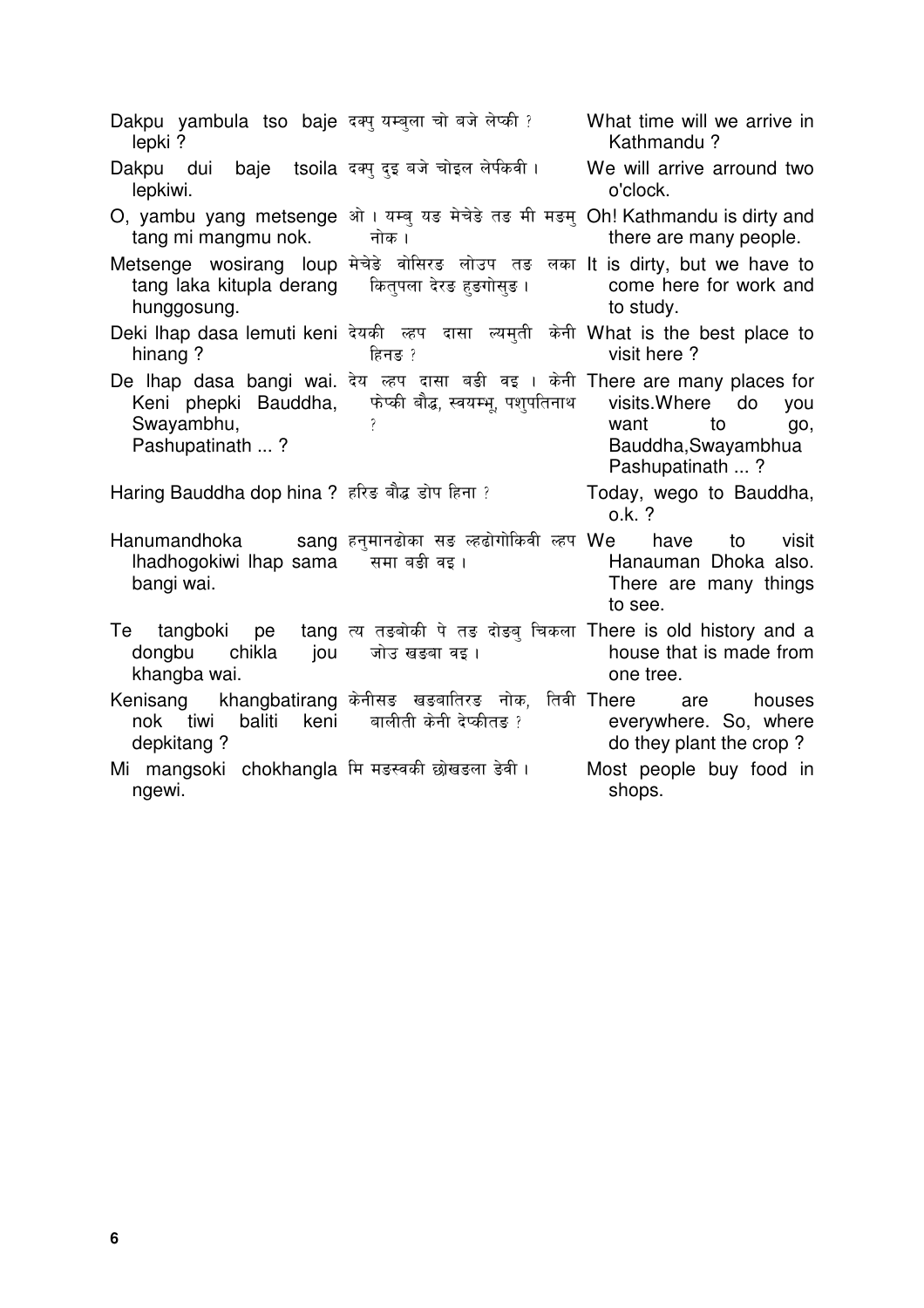### Chapter 05

## **Problems of Sherpa youth**

| Tasam<br>shaharla dekiwi.                                           | mi and mangso तसम मि मडस्व शहरला देकीवी । Now, most of the people                                                                                                                                 | live in the city.                                                                                                  |
|---------------------------------------------------------------------|---------------------------------------------------------------------------------------------------------------------------------------------------------------------------------------------------|--------------------------------------------------------------------------------------------------------------------|
| kyongup gaakiwi.                                                    | Mi lalai shaharla miji मि ललाइ शहरला मिजी क्योङ्प Some people like the life in<br>गाअकिवी ।                                                                                                       | the city.                                                                                                          |
| kangi dukpa wai?                                                    | Shaharla miji kyongupla शहरला मिजी क्योडुपला कड़ी दुक्प What are the problems of<br>वड़ ?                                                                                                         | city life ?                                                                                                        |
| yambula dop hinang?                                                 | Chila mi mangswa चिल मि मङस्व यम्बुला डोप हिनड Why do most of the people                                                                                                                          | go to Kathmandu?                                                                                                   |
| yambula dop hin.                                                    | Yulla rang desing lemu यूल्ला रङ देसिङ ल्यमु लोउप तङ If we live in the village, we<br>loup tang milungba dop     मिल्डबा   डोप   कड   अमोछोउ<br>kang amochou kyan mi    क्यन मि यम्बुला डोप हिन । | also cannot get good<br>education<br>and<br>we<br>cannot go to foreign<br>countries, so people go<br>to Kathmandu. |
| nok?                                                                | Kyurungla shaharki miji क्यूरूडला शहरकी मिजी गाअ What do you like better,<br>gaa nouki yulki miji gaa    नोउकी यूल्की मिजी गाअ नोक ?                                                              | city life or village life?                                                                                         |
| hin.                                                                | Ngala yulki miji gaa wai इला  यूल्की  मिजी  गाअ  वइ I  like  the  village  life<br>chilasising nga yulla keu विलसिसिङ ड यूल्ला केउ हिन। because I was born in a                                   | village.                                                                                                           |
| tang dukpala dalja kiwi. दल्जा किवी।                                | Nye yulwa towa thinmu ङे यूल्वा तोव थिन्मु तङ दुक्पाला My   neighbours   are                                                                                                                      | friendlyand helpful.                                                                                               |
| magalup hin.                                                        | Dakpi yulla mi khamu metu दाक्षी यूल्ला मि खामु मेतु तपकी There are no educated<br>tapki dakpi yulla yarko दाक्ष्पी यूल्ल यरके मगालप हिन ।                                                        | people in our village, so<br>it is not developed.                                                                  |
| Japaniz tamnye laa tso जापानीज तम्डे लाअ चो लउप ?<br>laup?          |                                                                                                                                                                                                   | How many months did you<br>the<br>Japanese<br>learn<br>language ?                                                  |
| Nye japaniz tamnye laa tuk  ङे जापानीज तम्ङे लाअ टुक लइन ।<br>lain. |                                                                                                                                                                                                   | have learnt Japanese<br>$\mathbf{I}$<br>language six months.                                                       |
| hinangki nepali hin?                                                | हिन ?                                                                                                                                                                                             | Khyoro     mastar     jarman  ख्योरो  मस्टर  जर्मन  हिनडक $\hat{ }$ नेपाली  Is your teacher German or<br>Nepali?   |
| Jarman<br>tamnye tsukoti mang मड़ कले नोक ?<br>kale nok?            | tang japaniz जर्मन तड़ जापानीज तम्डे चुकोती Which language is more                                                                                                                                | difficult, German<br>or -<br>Japanese?                                                                             |
| Khyoro tamnye namba tso ख्योरो तम्ङे नम्बा चो लपसेकी ?<br>lapseki?  |                                                                                                                                                                                                   | How many languages do<br>you speak?                                                                                |
| Khyoro<br>tamnye kang hin?                                          | mamiki    maup ख्योरो ममीकी लउप तम्ङे कङ हिन What   is   your   mother                                                                                                                            | tongue ?                                                                                                           |
| Khyoro zendi kyaup ?             ख्योरो जेन्दी क्याउप ?             |                                                                                                                                                                                                   | Are you married?                                                                                                   |
|                                                                     |                                                                                                                                                                                                   | Las, nye jendikyan lo sum लस, डे जेन्दी क्यन लो सुम गल। Yes, I have married three                                  |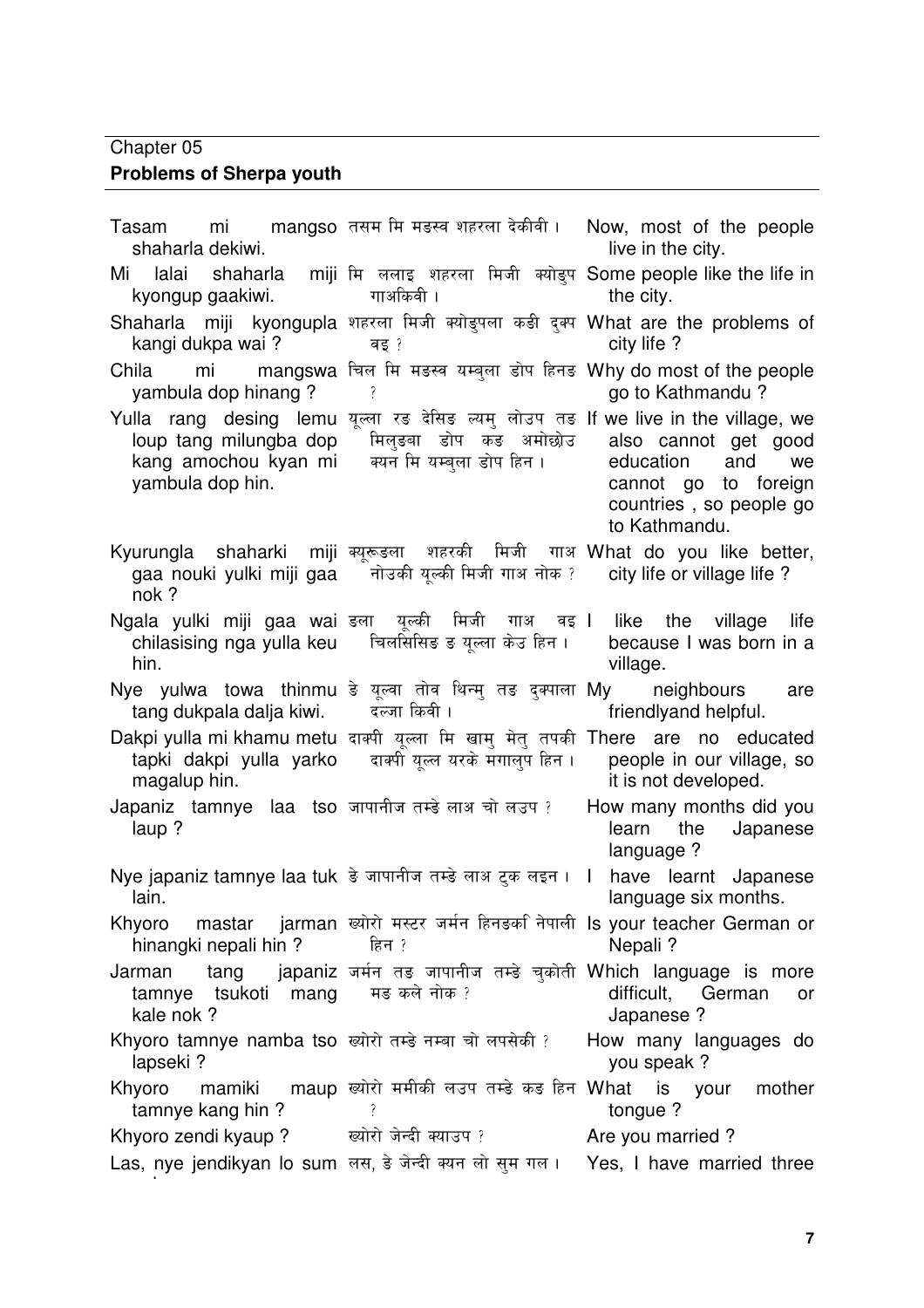| gal.                |                     | years ago.                   |
|---------------------|---------------------|------------------------------|
| Peza watang me?     | पेजा वतङ मे ?       | Do you have children?        |
| Khyoro ru kang hin? | ख्योरो रू कड़ हिन ? | What is your clan?           |
| Nye ru salaka hin.  | डे रू सलाका हिन ।   | I belong to the Salaka clan. |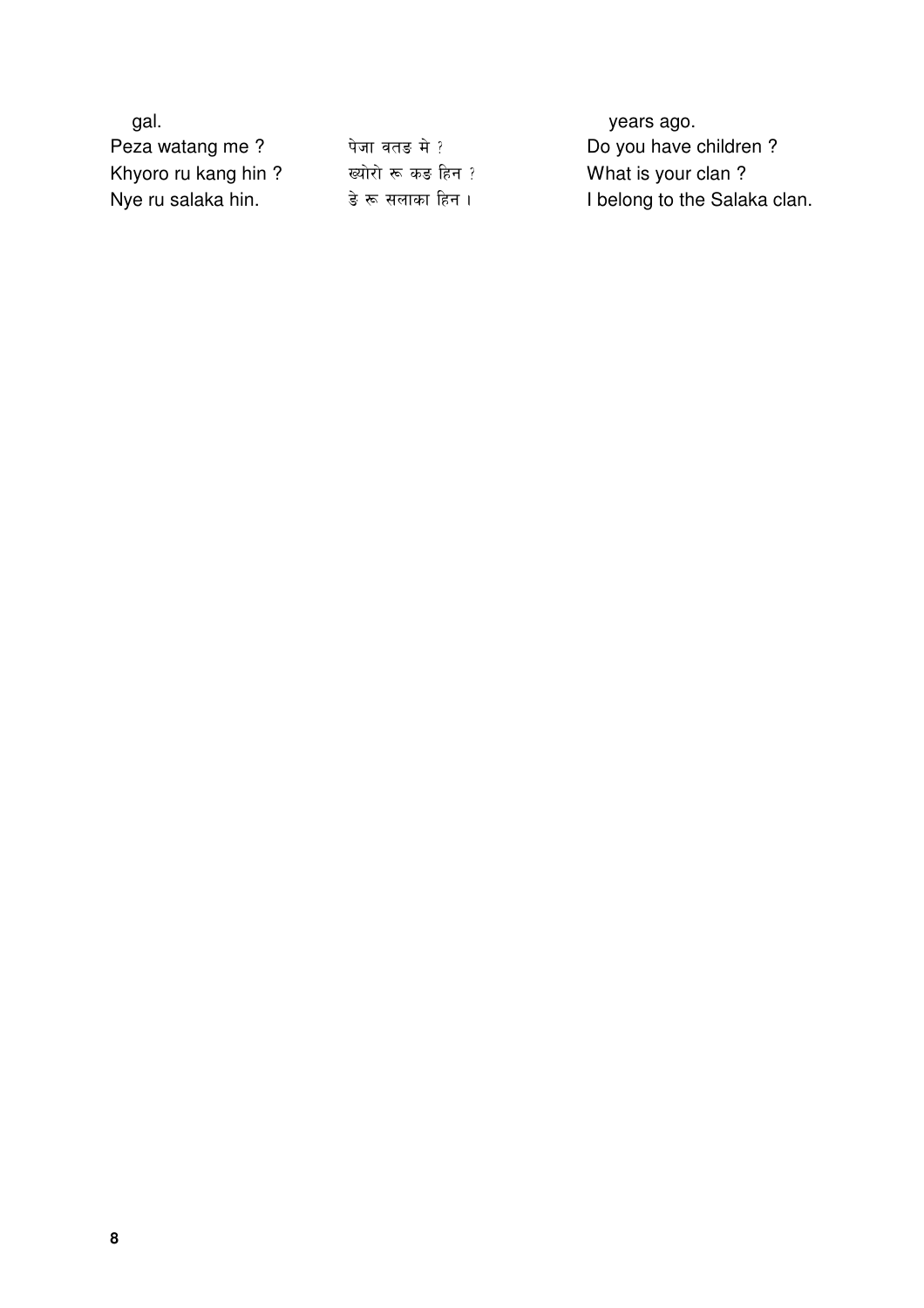### Chapter 06 **Travelling in Sherpa country**

| Di mendok min kang hin?                                        | दि मेन्दोक मिन कङ हिन ?                                                  | What is the name of this<br>flower?                                     |
|----------------------------------------------------------------|--------------------------------------------------------------------------|-------------------------------------------------------------------------|
| Di tongmar mendok hin.                                         | दि तोङमर मेन्दोक हिन ।                                                   | This is a rhododendron<br>flower.                                       |
| Di laa kangla syarki?                                          | दि लाअ कडला स्यरकी ?                                                     | In which month does it<br>blossom?                                      |
| Chet<br>tang<br>syorkiwi.                                      | baisakhla चेत तङ बैसाखल स्योरकीवी                                        | It blossoms in April and<br>May.                                        |
| Nga phila galin.                                               | ङ फिला गलिन ।                                                            | I have been to the toilet.                                              |
| Haring cherwa gekinok.                                         | हरिङ छेर्वा ग्यकीनोक ।                                                   | Today it is raining.                                                    |
| Haring nam ngekinok.                                           | हरिङ नम ङेकीनोक ।                                                        | Today the sky is pressing.<br>(We have very<br>bad<br>weather today)    |
| Kyirung de dekinok?                                            | ख्युरूड दे देकिवी ?                                                      | Will you stay here?                                                     |
| Sala nyirang Zhung diwi.                                       | सला डिरङ जुङ डिवी ।                                                      | Tomorrow we will go to<br>Junbesi.                                      |
| Sangbu nyirang Takshindu  सङबु डिरङ टाक्सिन्दु डिवी ।<br>diwi. |                                                                          | Next year we will go to<br>Takshindu.                                   |
| Nyirang mani rong diwi.                                        | डिरङ मनी रोङ डिवी ।                                                      | We go for praying.                                                      |
| Ihangangla mani rong<br>diwi.                                  | Sherwa towa gawa galsima शेर्वा तोव गाव गल्सीम ल्हडडला<br>मनी रोङ डिवी । | The Sherpas go<br>to the<br>monastery for praying<br>when they get old. |
| Gawa gama<br>kyakinok.                                         | lhangangla गावा गामा ल्हडडला क्यकीनोक।                                   | The old people are moving<br>to the monastery.                          |
| Mani rong gosung sinok.                                        | मनी रोङ गोसुङ सिनोक ।                                                    | They said they want to<br>pray.                                         |
| Peza lakala galnok.                                            | पेजा लकाला गल्नोक ।                                                      | The children have gone to<br>work.                                      |
| Khyokpeza<br>teri<br>galnok.                                   | trekingla ख्योकपेजा तेरी ट्रेकिडला गल्नोक।                               | All young men have gone<br>to trekking.                                 |
| Udgyen sardar hin.                                             | उडग्येन सरदार हिन ।                                                      | Udgyen is a guide.                                                      |
| Khumjungki mi nok.                                             | खुम्जुङकी मी नोक ।                                                       | He is from Khumjung.                                                    |
| Mi tengbu nok.                                                 | मी टेडबु नोक ।                                                           | He/she is honest.                                                       |
| Mi lemu nok.                                                   | मी ल्यमु नोक ।                                                           | He/she is a good person.                                                |
| Suhinang?                                                      | स्हिनङ ?                                                                 | Who is he/sie?                                                          |
| Tsukoi nok?                                                    | चुकोइ नोक ?                                                              | How is he/she/it?                                                       |
| Nama samba tsukoi nok?                                         | नमा सम्ब चुकोइ नोक ?                                                     | How is the new daughter-<br>in-law?                                     |
| Zemu nok.                                                      | जेम् नोक ।                                                               | She is pretty.                                                          |
| Kitang tsukoi nok?                                             | कितङ चुकोइ नोक ?                                                         | How is her character / habit                                            |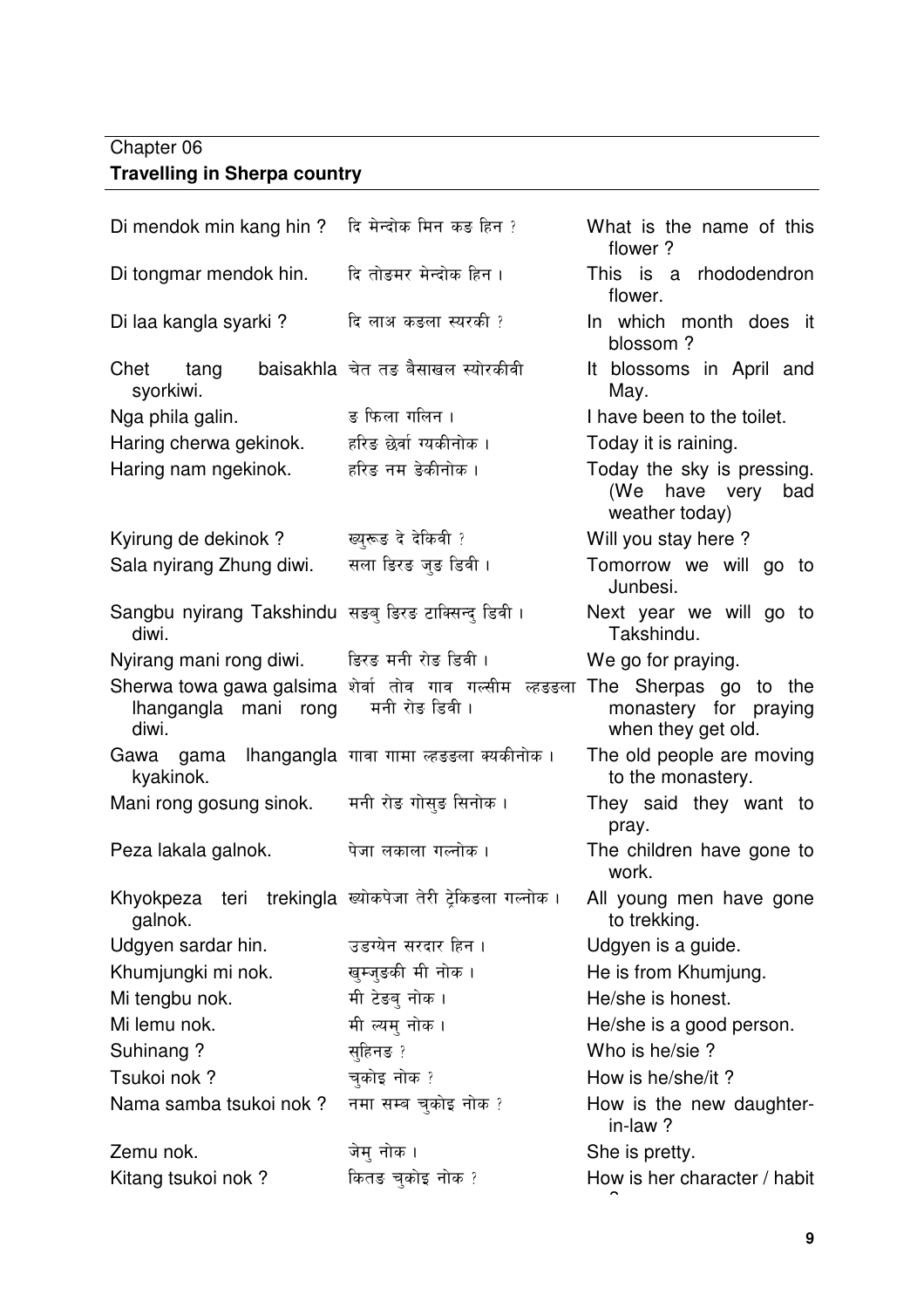|                                                |                                                                                                                  | ?                                                           |
|------------------------------------------------|------------------------------------------------------------------------------------------------------------------|-------------------------------------------------------------|
| Semla kang wai?                                | सेमला कङ वइ ?                                                                                                    | What is on your mind?                                       |
| Sem dukpa langginok. / सेम<br>Pap langginok.   | लंगिनोक । / पप lam worried.<br>दक्पा<br>लंगिनोक ।                                                                |                                                             |
| Chila?                                         | चिला ?                                                                                                           | Why?                                                        |
| Khangba<br>zop<br>chawa<br>mangmu<br>phoksung. | bela mi खड़बा जोप बेला मी छवा मड़म् Because of the<br>फोक्सङ ।                                                   | house<br>construction, I am totally<br>indebted.            |
| bela di<br>shorsung.                           | Awa ami changga kitup अब आमी छड़गा कितुप बेल दि This person is indebted<br>miti   chawala     मिती छवाला सोरसङ । | because of the second<br>burial ceremony of his<br>parents. |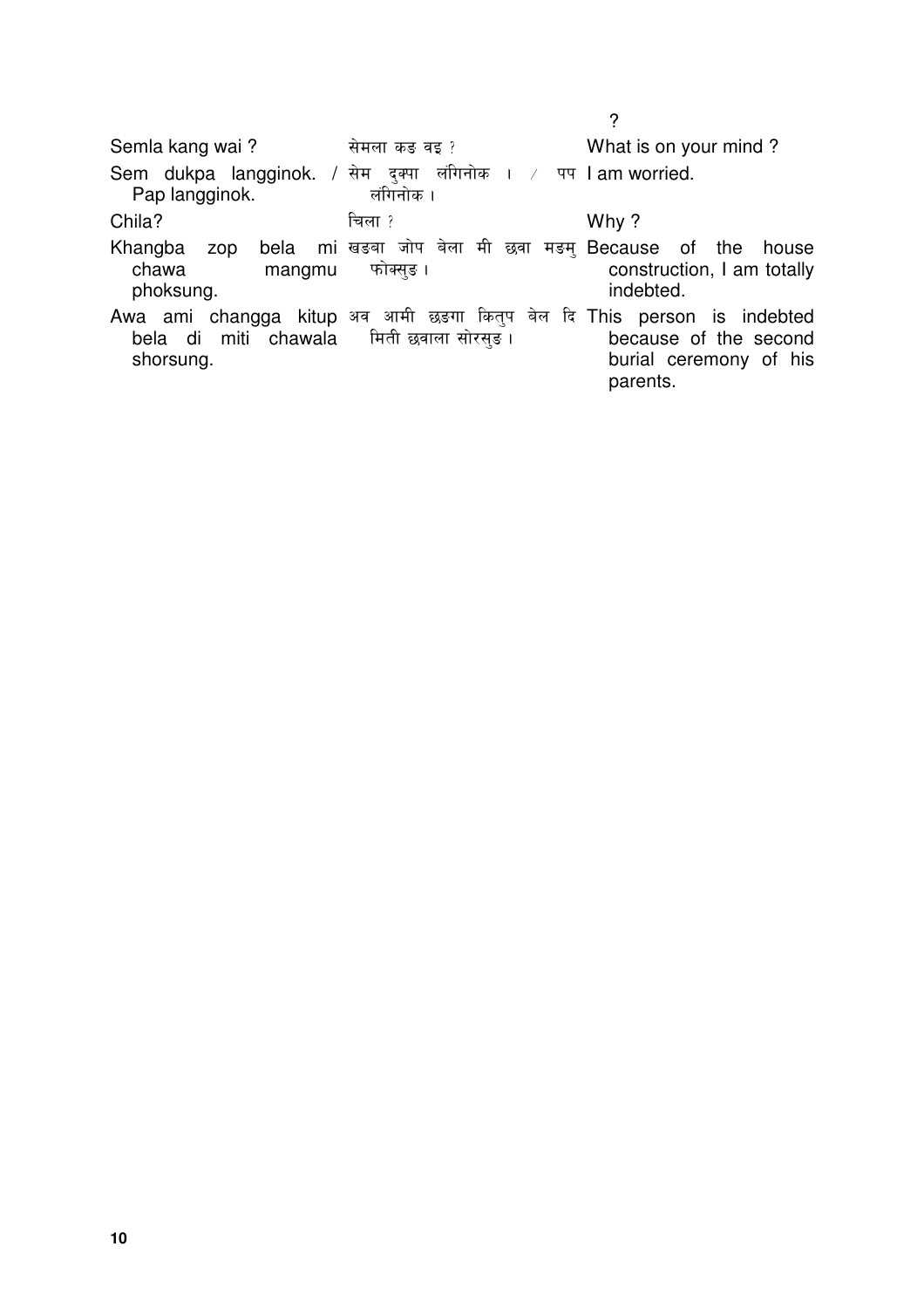### Chapter 07 **Everyday talk**

| Pezi zendi nam hin?                                                           | पेजी जेन्दी नम हिन ?                                        | When is the marriage of<br>the children?                                                 |
|-------------------------------------------------------------------------------|-------------------------------------------------------------|------------------------------------------------------------------------------------------|
| Gaki changga gomalake गकी छड़गा गोमलाके क्यइन ।<br>kyain.                     |                                                             | The<br>burial<br>second<br>for<br>ceremony<br>grandmother<br>has<br>already taken place. |
| Shing nyewap sin wai.                                                         | सिङ ङेवप सिन वइ ।                                           | I want to buy land.                                                                      |
| Tiki shing tsonggi nok.                                                       | तिकी सिङ चोङगी नोक ।                                        | He sells his land.                                                                       |
| Peza tikpe lawala joku<br>megiwi.                                             | पेजा टिक्पे लवला जोक् म्यगिवी ।                             | Children are not allowed to<br>work as paid labourers.                                   |
| Nyirang gyala diwi.                                                           | <i>डिरड ग्यला डिवी ।</i>                                    | We are going to India.                                                                   |
| pho tokpa gyapnok.                                                            | फो टोक्पा ग्यपनोक ।                                         | There is a landslide.                                                                    |
| Kalak towa tsang joinok.                                                      | कलक तोव छड़ जोइनोक ।                                        | The ravens are building<br>their nests.                                                  |
| Di<br>karmuti<br>ra<br>tsonggita?                                             | ngala दि र करमुती डला चोडगीता ?                             | Will you sell me this white<br>goat ?                                                    |
| Khyurung<br>langginoka?                                                       | lhowa ख्युरूङ ल्होव लङगीनोका ?                              | Are you hungry?                                                                          |
| Nga Ihowa langginok.                                                          | ङ ल्होव लङगीनोक ।                                           | I am hungry.                                                                             |
| Komba langginok.                                                              | कोम्बा लङगीनोक।                                             | I am thirsty.                                                                            |
| Lhowarang me.                                                                 | ल्होवारङ मे ।                                               | I'm not hungry.                                                                          |
| Kombarang me.                                                                 | कोम्बारङ मे ।                                               | I'm not thirsty.                                                                         |
| pinok.                                                                        | Haring hriu wan riki biruwa हरिङ ह्रिउ वन रिकी बिरूव पिनोक। | Today, monkeys<br>have<br>come and pulled out the<br>potato shoots.                      |
| Ang tikpe ching tangnok.                                                      | आङ टिक्पे चिङ तङनोक ।                                       | The baby has done a wee-<br>wee.                                                         |
| Namgel chyangbu hin. / नमोल च्यड़बु हिन ।<br>Namgel chyangbu nok. च्यडब् नोक। | $\sqrt{2}$                                                  | नम्गेल Namgyal is clever.                                                                |
| Tendi girpu nok.                                                              | तेन्डी गिरपु नोक ।                                          | Tendi is tall.                                                                           |
| S.L.C. pas kyanok.                                                            | एस. एल. सि. पस क्यनोक ।                                     | He / she has passed S.L.C.                                                               |
| Nga tul khala denwai.                                                         | ङ तुल खला देनवइ ।                                           | I am sitting on a chair.                                                                 |
| Nye min Ananda Lopsang डे मिन अनान्द लोपसाङ सिवी<br>siwi / hin.               | $\overline{\phantom{a}}$<br>हिन ।                           | My<br>is<br>Ananda<br>name<br>Lopsang.                                                   |
| Khyurungla puzhung tso ख्युरूडला पुजुङ चो वइ?<br>wai?                         |                                                             | How many sons do you<br>have ?                                                           |
| Ngala puzhung nyi wai.                                                        | ङला पुजुङ <b>ङि वइ</b> ।                                    | I have two sons.                                                                         |
| Nye peza tikpe wai.                                                           | ङे पेजा टिक्पे वइ ।                                         | My children are small.                                                                   |
| Khyurungla peza tso wai?                                                      | ख्युरूड़ला पेजा चो वइ?                                      | How many children do you<br>have ?                                                       |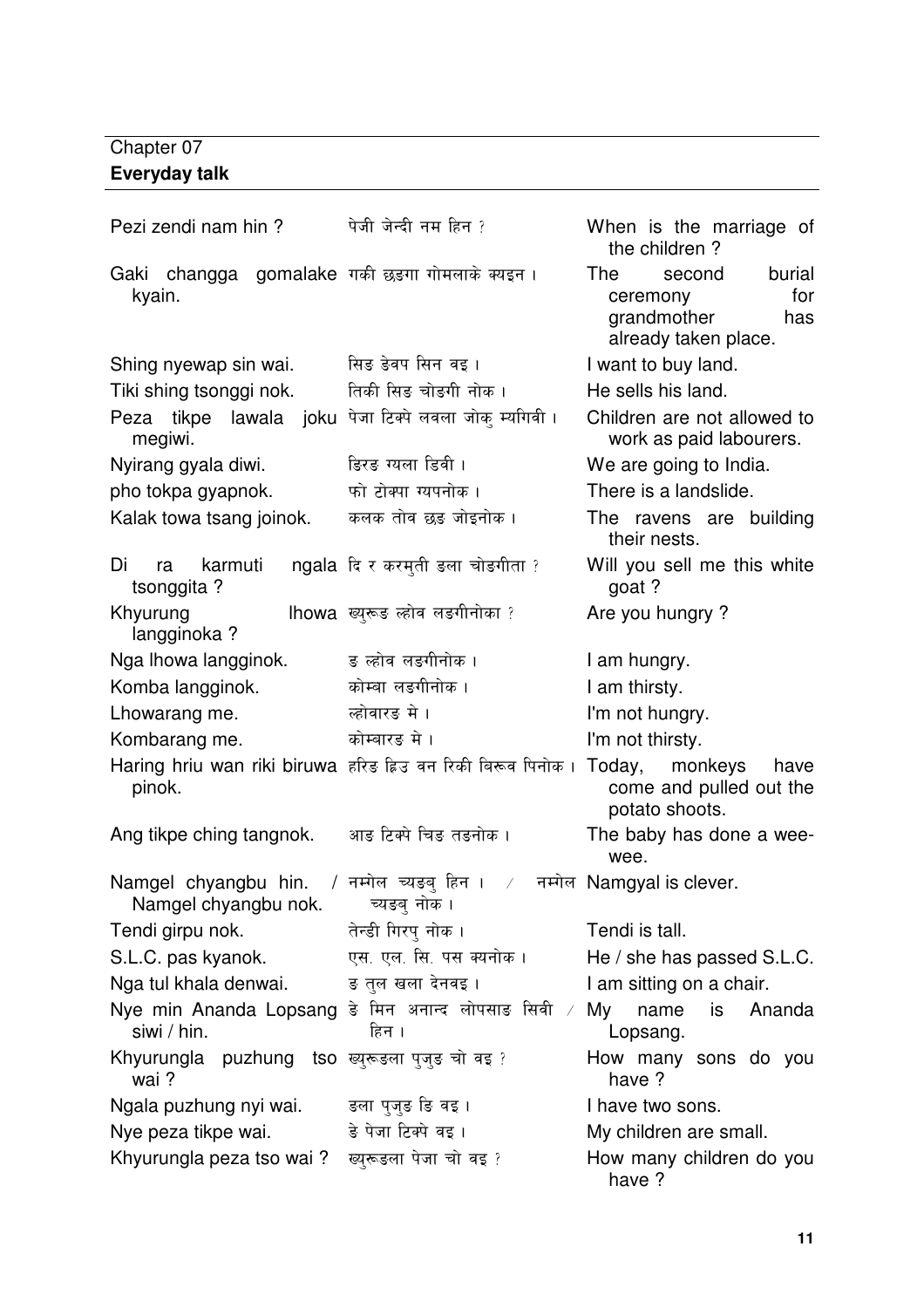Ngala pum sum wai : Pemba, Phurwa tang Kenchi. <mark>डला पुम सुम वइ : पेम्बा, फुर्वा</mark> तङ केन्छी । I have three daughters: Pemba, Phurwa and Kenchi.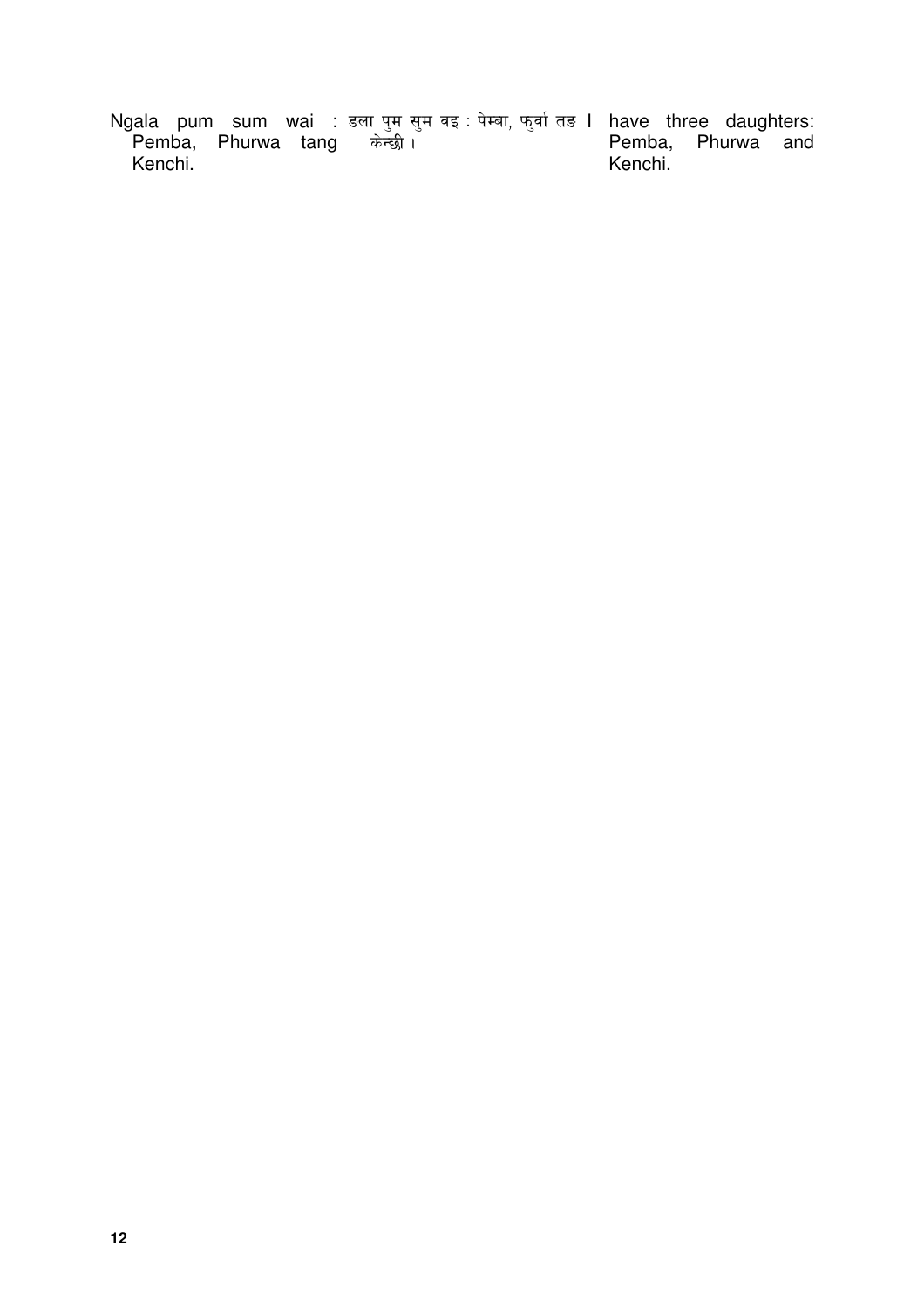### Chapter 08 **Village problems**

ngolarang dukpa

| Lhaki sama simbu zonok. ल्हाकी समा सिम्ब जोनोक।                           |                                                                                                                                           | Lhaki has cooked delicious<br>food.                         |
|---------------------------------------------------------------------------|-------------------------------------------------------------------------------------------------------------------------------------------|-------------------------------------------------------------|
| Pasang sama<br>mazonok.                                                   | lemu पासाङ समा ल्यम् मजोनोक ।                                                                                                             | Pasang has not cooked<br>good food.                         |
| Nye shamung<br>khungal.                                                   | hurtuk डे स्यमुडती हरतक खुन्गल।                                                                                                           | The storm has carried my<br>hat away.                       |
| Hurtuk me phelkinok.                                                      | हरतक मे फेल्कीनोक ।                                                                                                                       | <b>The</b><br>storm has<br>disseminated the fire.           |
| Natung tshikinok. बादुङ छिकिनोक।                                          |                                                                                                                                           | The forest is burning.                                      |
| kashyen gyakiwi.                                                          | Chet tang baisakhla hurtuk चेट तड़ बैसखला हुरतुक कस्यन There is stormy weather in<br>ग्यकीवी ।                                            | the months of Chait and<br>Baisakh.                         |
| tang hurtuk chekiwi.                                                      | Mela somar luksing cherwa  मेला सोमर लुक्सीङ छेर्वा तङ हुरतुक  Throw mature  cheese  into<br>छेकीवी ।                                     | the fire and the storm<br>will stop.                        |
| ? / Khyoro penmi minla<br>kang si?                                        | Khyoro penmi min kang hin ख्योरो पेन्मी मिन कड़ हिन ? / What is your wife's name ?<br>ख्योरो पेन्मी मिनला कड़ सी ?                        |                                                             |
| Khyoro pumla shing tetkita ख्योरो पुमला शिङ तेटकिता ?                     |                                                                                                                                           | Do you also give land to<br>your daughter?                  |
| Khyoro pumla khangba ख्योरो पुमला खड़ब तेटकिता ?<br>tetkita ?             |                                                                                                                                           | Do you give a house to<br>your daughter?                    |
| Dakpu<br>thokpa gewinok.                                                  | dongbu chesin दाक्पु दोड़बु चेसीन टोक्पा गेवीनोक ।                                                                                        | If we cut the tree, there will<br>be landslides.            |
| Zik tang tom tosung.                                                      | जिक तङ तोम टोसुङ ।                                                                                                                        | Leopard and bear run<br>away.                               |
| Hriu kiu kiu siwi.                                                        | ह्रिउ किउ किउ सिवी ।                                                                                                                      | The monkeys cry "kiu, kiu".                                 |
| Zik watene?                                                               | जिक वतेने ?                                                                                                                               | Perhaps a leopard?                                          |
| Ziki piu tikpe senok.                                                     | जिकी पिउ टिक्पे सेनोक ।                                                                                                                   | The leopard has killed a<br>small calf.                     |
| Tangbo dakpi yulla dongbu  तङबो दक्षी युल्ला दोङबु बङी वइ ।<br>bangi wai. |                                                                                                                                           | Many years ago, there<br>were many trees in our<br>village. |
| Tasam tiwa mi teri chenok. तसम तिब मी तेरी चेनोक।                         |                                                                                                                                           | Now, they are all cut by the<br>people.                     |
| Dakpu jendatiwi<br>bachae<br>chuni nathung<br>kigokiwi.                   | dongbu दक्ष् जेन्दातीवी दोड़बु चुनी नठुड We young people have to<br>बचए किगोकिवी ।                                                        | plant trees and save the<br>forest.                         |
| chesing<br>pezi<br>dongbu<br>dakpi<br>ngola<br>min                        | Dakpu miki dukrang kyani दक्यु मीकी दुकरङ क्यनी दोड़बु If we people cut trees like<br>चेसीङ पेजी डोला मिन दक्पी<br>डोलारङ दुक्पा डेकिवी । | this, we don't have to<br>wait<br>for<br>the<br>next        |

generation; we may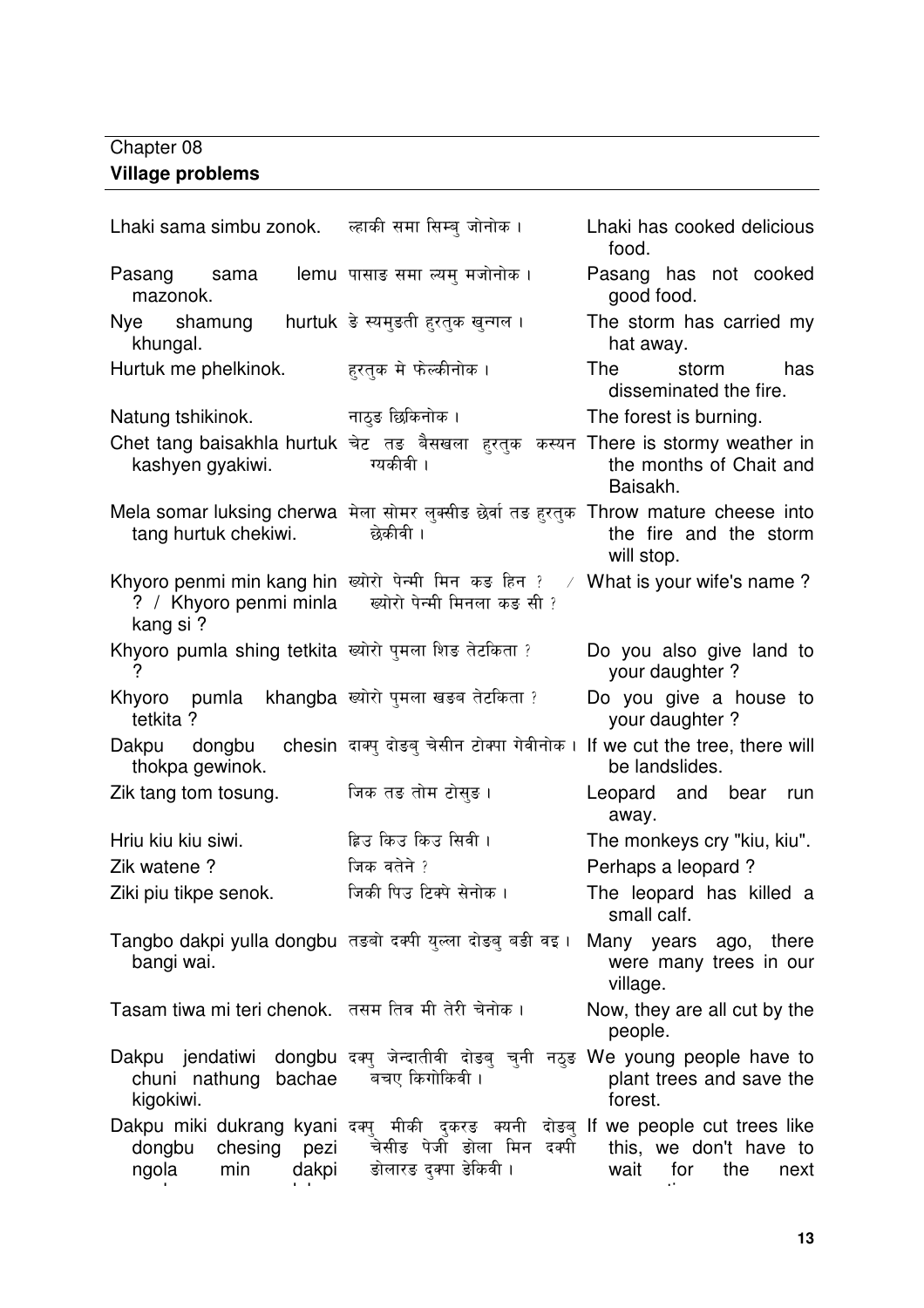| ngolarang<br>ngekiwi.                                                       | dukpa                      |                                                                                                                                           | generation; we<br>may<br>have problems in our<br>life.                                                              |
|-----------------------------------------------------------------------------|----------------------------|-------------------------------------------------------------------------------------------------------------------------------------------|---------------------------------------------------------------------------------------------------------------------|
| kambup<br>chu<br>utonggupla<br>tsenge<br>lepkiwi.                           | tang<br>hurtuk<br>menyeute | Pelacha jaksin, tokpa dop पेलछअ ज्यक्सीन, टोक्प डोप छ For example, there will be<br>कम्बुप तङ ऊतोङगुपला हरतुक<br>चेड़गे मेडेउते लेप्कीवी। | landslides and lack of<br>water, and it will also be<br>difficult to breathe.                                       |
| me.                                                                         |                            | Jenda teri trekingla dopki जेन्दा तेरी ट्रेकिडल डोपकी युल्ला All young people go away<br>yulla laka kitup mi sung तिका कितुप मी सुङ मे ।  | for trekking; so, there is<br>nobody to work in the<br>village.                                                     |
| hin.                                                                        |                            | Dakpi lungbala napha lemu दाक्षी लुड़बाला नाफा ल्यमु हुड़गुती The main source if income<br>hungguti paryatan tesu पर्यटन तेस हिन।         | in our country is tourism.                                                                                          |
| skul tang mekhang jopla<br>dalja kii wai.                                   |                            | Paryatak tiwi dakpi lungba पर्यटक तिवी दाक्षी लुड़बा स्कूल तड़ The tourists are helping to<br>मेखङ जोपला दाल्जा किइ वइ ।                  | build<br>schools<br>and<br>hospitals in our country.                                                                |
| Paryatak<br>lhaptirang min dakpiki<br>choo<br>tang<br>loupki lagisang giwi. |                            | towa      kaa पर्यटक तोव कअ ल्हपतिरङ मिन The tourists are not only<br>दाक्पीकी<br>छोओ<br>तङ लुङसुङ<br>lungsung लोउपकी लगिसङ गिवी।         | the<br>coming to<br>see<br>mountains. They<br>also<br>come to learn to know<br>traditions<br>and<br>our<br>culture. |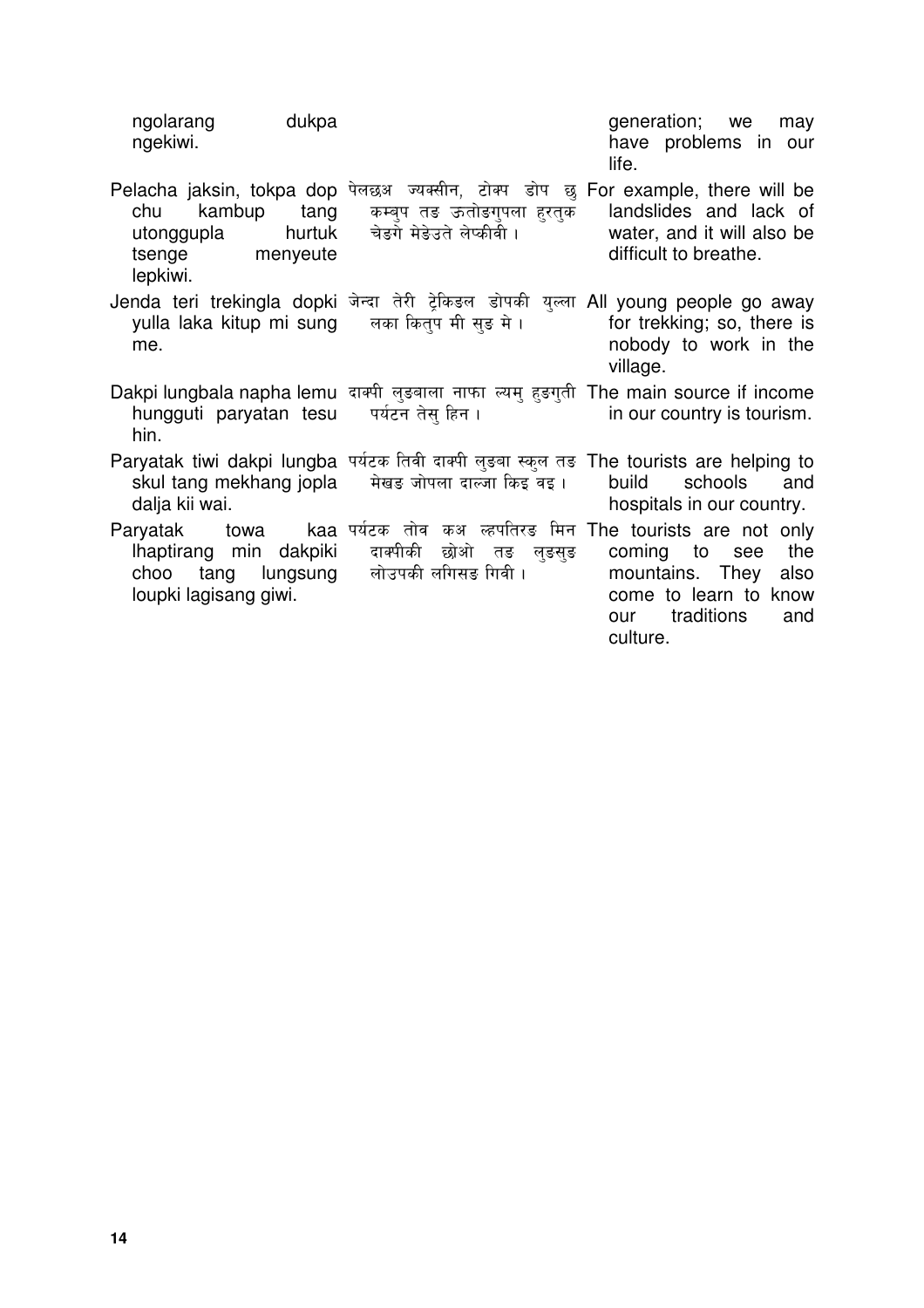### Chapter 09 **On Travelling**

| De keni juni wai?                                                | दे केनी जुनी वइ?                                                                                                         | Where do you stay here?                                                                                                    |
|------------------------------------------------------------------|--------------------------------------------------------------------------------------------------------------------------|----------------------------------------------------------------------------------------------------------------------------|
| Hotel sherpala den wai.                                          | होटेल शेर्पाला देन वइ।                                                                                                   | I stay in Hotel Sherpa.                                                                                                    |
| Amerikane nam pheu?                                              | अमेरीकने नम फेउ ?                                                                                                        | When did you come from<br>America?                                                                                         |
| Dang wain.                                                       | दाङ वइन ।                                                                                                                | I came yesterday.                                                                                                          |
| Trekingla nam phepki?                                            | टेकिङला नम फेप्की ?                                                                                                      | When do you go to the trek                                                                                                 |
| Nyima nyi jukla dop non डिमा डि जुक्ला डोप नोन वइ ।<br>wai.      |                                                                                                                          | I think I will go after two<br>days.                                                                                       |
| Keni pati phepki?                                                | केनी पटी फेप्की ?                                                                                                        | Which region will you go to<br>?                                                                                           |
| Khyurung jerman nam di ?                                         | ख्युरूङ जर्मन नम डी ?                                                                                                    | When do you<br>go<br>to<br>Germany?                                                                                        |
| Nga jerman yeru diwi.                                            | ङ जर्मन येरू डिवी ।                                                                                                      | I go to Germany in summer<br>seasonm                                                                                       |
| Khyurung jerman pala coo ख्यूरूड जर्मन पाला चोओ गाल् ?<br>galu?  |                                                                                                                          | How many times have you<br>been to Germany?                                                                                |
| Nga pala sum galin. = = ड पाला सुम गलिन।                         |                                                                                                                          | I've been there three times.                                                                                               |
| Jermanki bisa nyetup kalle जर्मनकी बिषा डेतुप कल्ले नोक।<br>nok. |                                                                                                                          | It is difficult to get visa for<br>Germany.                                                                                |
| gokinok?                                                         | Bisa nyetupla syu tsukoi बिषा डेतुपला स्यु चुकोइ गोकीनोक What kind of documents do                                       | we need to get visa?                                                                                                       |
| tang dakpu laka kitup<br>kampaniki syu gokinok.                  | Zimma kitup mi tanggu syu जिम्मा कितुप मी तड़गु स्यु तड़ दक्यु We<br>कम्पनीकी<br>लाका कित् <b>प</b><br>स्य्<br>गोकीनोक । | need<br>a<br>letter<br>οf<br>obligation<br>from<br>a<br>responsible person and<br>from<br>our<br>company<br>where we work. |
| erportla<br>Nepalki<br>mangmu tinkok.                            | tamnye नेपालकी  एरपोर्टला  तम्ङे<br>टिनोक ।                                                                              | मङम् At the airport in Nepal, they<br>ask many questions.                                                                  |
| dasala deki?                                                     | Khyurung jermanki tsuko ख्यूरूड जर्मनकी चुको दासाला देकी At which place do you stay                                      | in Germany?                                                                                                                |
| Nga henephla dekiwi.                                             | ङ हेनेफला देकिवी ।                                                                                                       | I stay in Hennef.                                                                                                          |
| Te khyurung si mula deki ? त्य ख्यूरूड़ सि मुला देकी ?           |                                                                                                                          | With whom do you live<br>there?                                                                                            |
| Nga ani tang tsak mula ड श्रीन तड छाक मुला देकियी।<br>dekiwi.    |                                                                                                                          | I live with my aunt and<br>uncle.                                                                                          |
| Tiwa khyurungla kani ling तिव ख्यूरूडला कनी लिड गी ?<br>gi?      |                                                                                                                          | Where do they come to<br>pick you up?                                                                                      |
| tara di pala kolon diwi.                                         | Gomi pala phrenkfut galin गोमी पाला फेड़फुट गलिन तरा दि Last<br>पाला कोलोन डिवी ।                                        | time<br>$\Box$<br>went<br>to<br>Frankfurt but this time I<br>go to Cologne.                                                |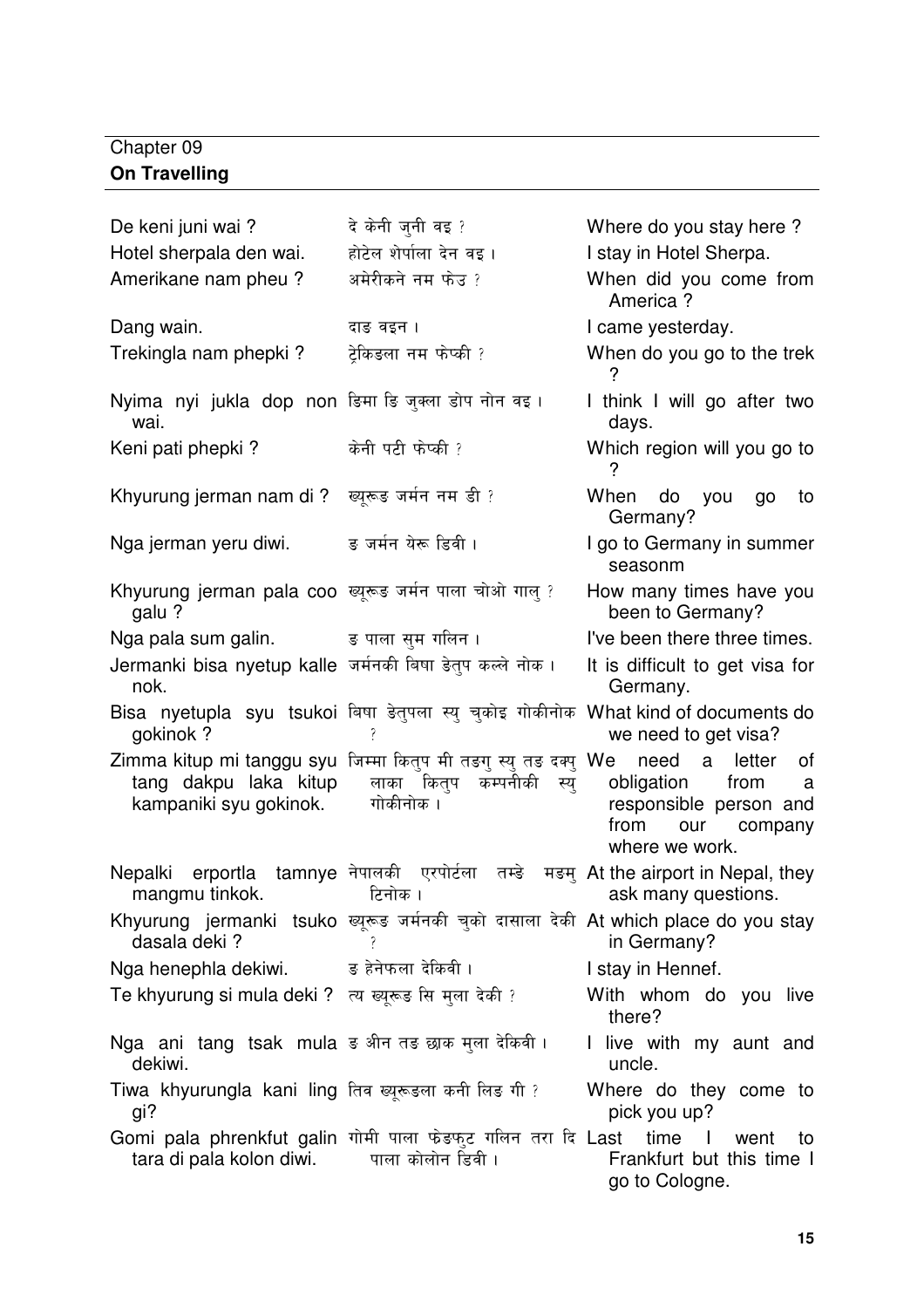Yuropla sama tsukoi nok? -रोपला समा चुको<mark>इ</mark> नोक How is the food in Europe? Nepalla lhasin kutuk nok.  तुक नो<mark>क</mark> It is different from Nepal. Dakpi inglis lop masesin दक्षी<br>milungba yuku kalle मि milungba ginok. दक्षी इडलीस लोप मसेसीन It is very difficult to travel to मिलुङबा यूकु कल्ले गिनोक । foreign countries if we can't speak English.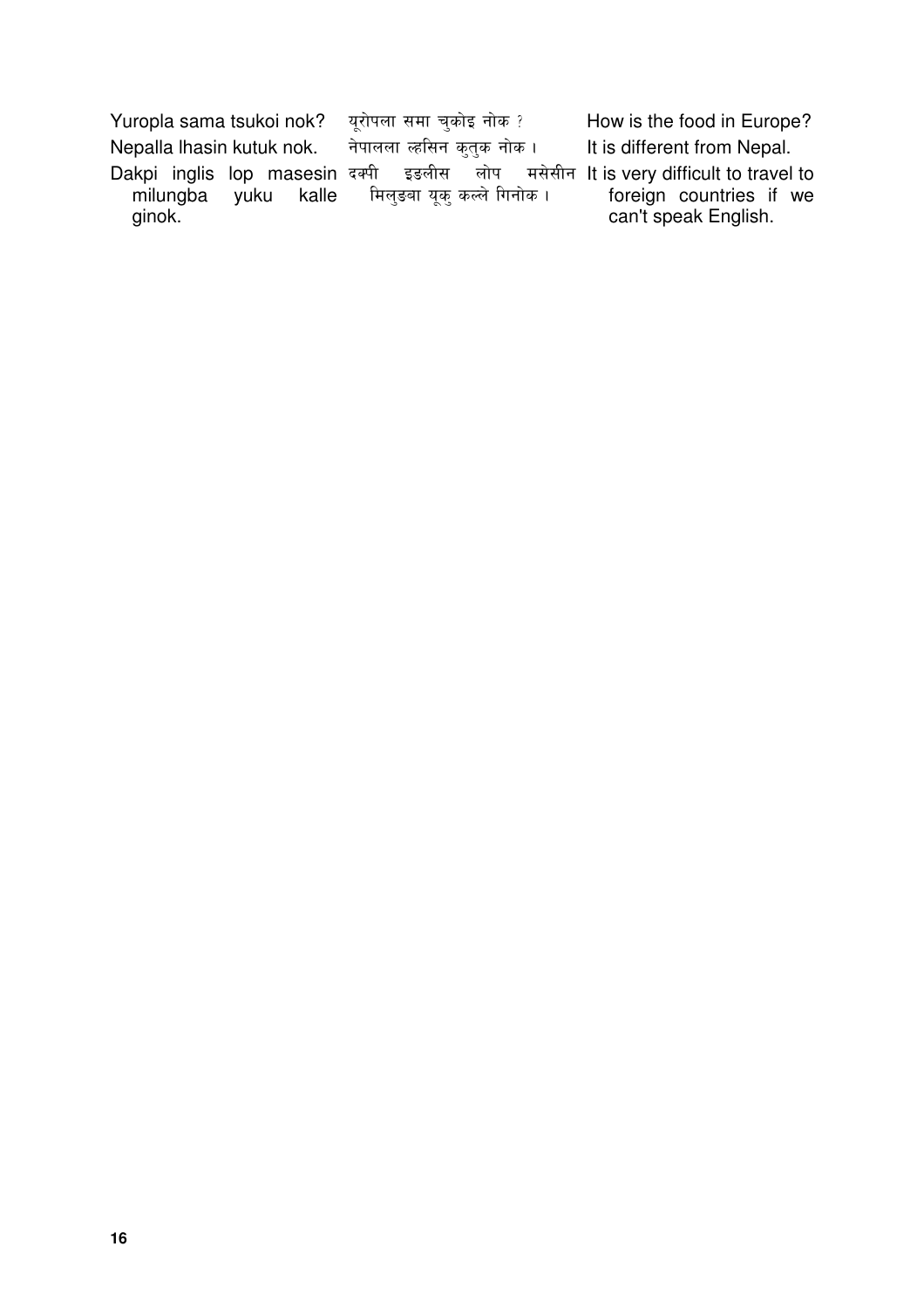#### Chapter 10 **Forests and agriculture**

Shing goki nok. शिङ गोकि नोक। We need wood.  $N$ atung $\hskip1.6cm$ kasenakyan नठुङ कसेनक्यन मसेगल  $\times$ masegal / ghatekyasung. घटेक्यस<mark>ु</mark>ङ ।  $\angle$  The forest stand is strongly reduced. Tya chungma bangi nok. त्य छड़म बड़ी नोक। There are too many animals. Chungmala so gokiwi. bangi छड़मला सो बड़ी गोकिवी। The animals need too much fodder. Tangbo dakpu cha zopla ताड़बो दाक्यु च्यअ जोपला सोल In the past, we collected sol ruin. रूडन । leaves for composting. Dongbu menok sisin cha दोड़बु मेनोक megiwi. There will be no fertiliser when there are no trees. Sing mangmu khor kitupla सिङ मङमु खोर कितुपला थोर्क thokiwi. Too much wood is used for fences. Singi sattala tarki khor tang सिङी सट्टाला तरकी खोर तङ दे One should replace the de dokor gyakgokiwi. दोकोर ग्यकगोक<mark>ी</mark>वी । wooden fences with wire fences or stone walls. Khangbi thek gyeulang खडबी थेक ग्येउलाङ सिङ बाङी A lot of wood is also sing bangi gokiwi. गोकीवी । needed for the roof shingles. Sherwa tiwala syangup शेर्वा तिवला स्यङुप बेलासङ सिङ The Sherpas also need a belasang sing bangi gokiwi. बाङी गो<mark>कीवी</mark> । lot of wood for cremations. Nyira yulki chipla chiz dairi डिरा यूलकी चिप्ला चिज डइरी जोन A cheese factory has been dzon wai. वड़ । built near our village. Chiz dairila chiz denubela चिज डइरीला चिज देनुबेल सिङ This cheese factory needs sing bangi gokiwi. बाङी गो<mark>कीवी</mark> । a lot of wood for the production of cheese. Chiz tsonggupla shahar चिज khundogokiwi. चोङगपला खुनडोगोकिवी <mark>।</mark> शाहर The cheese is brought to the town for sale. Chiz dairiki solar chu tang चिज डाईरीकी सोलर छु तङ The cheese factory should hurtukki sakti thokgokiwi. हुरतुककी सक्ती थोकगोक<mark>ी</mark>वी । use solar, water or wind energy. Nga tikpe hotup dongbu tiwi wamangsing tsunok. ड टिक्पे होतुप बेल डोडबु तिवी <mark>In my youth, the Rais</mark> वमङसिङ च<mark>ु</mark>नोक । already planted fodder trees.  $Sher$ wa tiwi tukop laka शेर्वा $\bar{f}$ तिवी तुकोप लाका $\bar{f}$ मगिनोक miginok. We Sherpas did not practice this. Dongbu tiwi patip sang डोडबु तिवी पतीप सड चुनोक tsunok. The Rais also planted bamboo shrubs. Patip laka bangula phen पतीप लाका बड़ीला फेन थोर्क thokiwi. Bamboo can be used for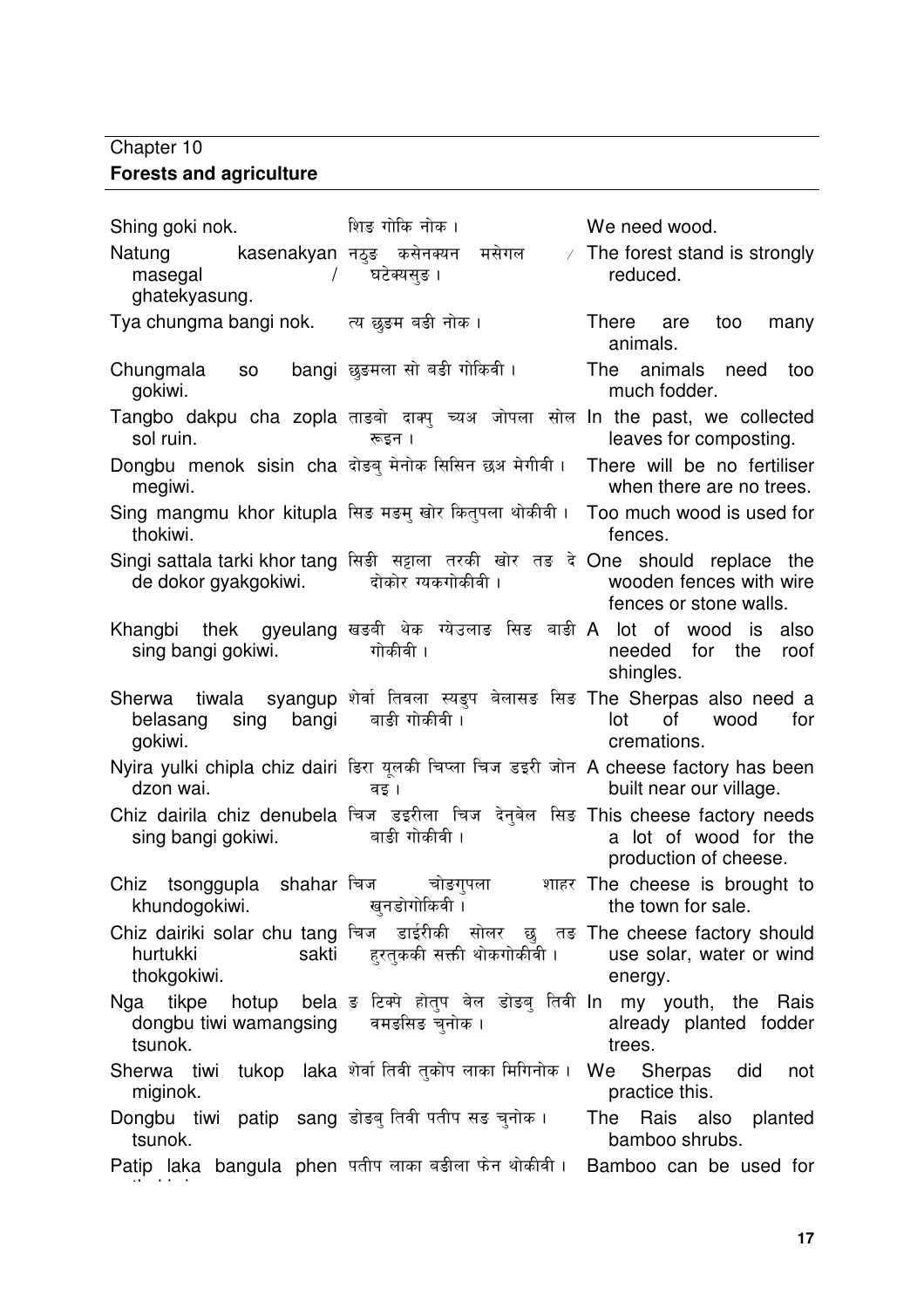| thokiwi.                                                     |                                                                                                                         | many purposes.                                                                 |
|--------------------------------------------------------------|-------------------------------------------------------------------------------------------------------------------------|--------------------------------------------------------------------------------|
| Patip<br>Ihapla phen thokiwi.                                | khangba dzop, पतीप खड़बा जोप, छमाला तेरूप We use bamboo for house<br>chumala terup tang tseu तड़ चेउ ल्हपला फेन थोकीवी। | constructions, as animal<br>fodder, as vegetable, for<br>weaving baskets, etc. |
| dzugokiwi.                                                   | Sherwa tiwi dongbu lhakpa शेर्वा तिवी दोड़ब् ल्हक्पा जुगोकीवी। The Sherpas should plant                                 | more trees.                                                                    |
| phulki dongbu mangmu मड़म् तम्नोक।<br>tamnok.                | Dang tasam lola phal दङ तसम लोला फल फुलकी दोड़बु In recent years, a number                                              | of fruit trees have been<br>planted.                                           |
| khambi dongbu ngekiwi.                                       | Khaskyan, syau tang खसक्यन, स्याउ तङ खम्बी दोड़ब् Especially, you find apple<br>डेकीवी ।                                | trees and peach trees.                                                         |
| Anggur sang dep gokiwi. अंगर सड़ देप गोकीवी।                 |                                                                                                                         | One should also plant vine.                                                    |
| Anggur marki siwi rambu अंगर मारकी सिवी रम्ब जेवी।<br>dzewi. |                                                                                                                         | The vine roots consolidate<br>the soil.                                        |
| bitamin mangmu giwi.                                         | Anggur towa ngarmu tang अंगुर तोव इर्म तङ बिटमीन मड़म् The grapes are fruity and<br>गिवी ।                              | rich in vitamins.                                                              |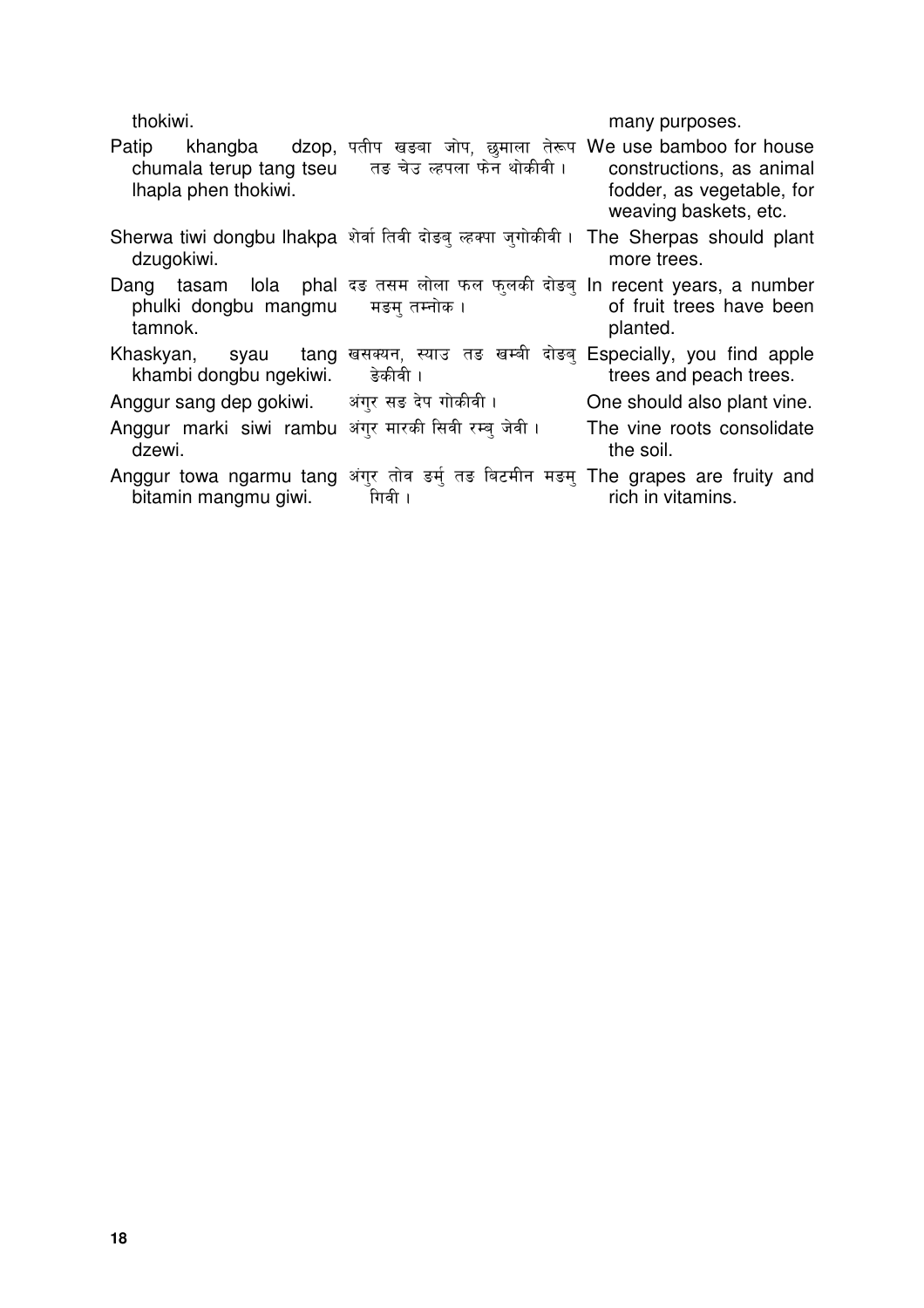### Chapter 11 **Economic Sherpa life**

| Lang nam moki?                                                     | लाङ नम मोकी ?                                                                                                                            | When do you plough the<br>fields?                                                               |
|--------------------------------------------------------------------|------------------------------------------------------------------------------------------------------------------------------------------|-------------------------------------------------------------------------------------------------|
| laala lang mokiwi.                                                 | Ngira phagun tang tset डिरा फागुन तङ चेट लाअला लाङ At the beginning of the<br>मोकिवी ।                                                   | year, in the months of<br>Phagun and<br>Chait<br>(January-March)                                |
| Sen nam depki.                                                     | सेन नम देपकी ?                                                                                                                           | When is the sowing?                                                                             |
| Tsetla depkiwi.                                                    | चेटला देपकीवी ।                                                                                                                          | the month of Cait<br>$\ln$<br>(March/April).                                                    |
| Kang tau?                                                          | कड़ तउ?                                                                                                                                  | What do you plant?                                                                              |
| riki, peretsi, pharsi, puri,<br>hralma, lau, teri depkiwi.         | Ngira litsi, dzau, taa, tau, डिरा लिची, जौ, टअ, टउ, रिकी, We plant everything: corn,<br>पेरेची, फर्सी, पुरी, इल्मा, लौ तेरी<br>देपकीवी । | wheat,<br>barley,<br>buckwheat, potatoes,<br>beans, pumpkins,<br>cucumbers,<br>peas,<br>radish. |
| Laka<br>ngirangla sap lagiwi.                                      | bangi wai tara लाका बाड़ी वइ तर डिरडला सप There is a lot of work, but<br>लगीवी ।                                                         | we have enough to eat.                                                                          |
| Nyirang namki barla wai.       ङिरङ नामकी बरला वइ ।                |                                                                                                                                          | We depend upon the<br>weather.                                                                  |
| Naning cherwa gyam riki ननीड छेर्वा ग्यम रिकी डेसड़।<br>nyesung.   |                                                                                                                                          | Last year, the potatoes<br>have gone bad because<br>of the rain.                                |
| Nyira ti riki towa chumala डिर ति रिकी तोव छमाला बिनिन ।<br>binin. |                                                                                                                                          | We have given them to the<br>animals.                                                           |
| Sen langgup tsoirang wai. सेन लडगुप चोइरङ वइ ।                     |                                                                                                                                          | There is just enough for the<br>seed.                                                           |
| riki jeta sim tigokiwi.                                            | Nye yulwala litsi tang mula डे युल्वला लिची तड़ मुला रिकी Else, I have to ask the<br>जेता सिम टिगोकिवी ।                                 | neighbour if he wants to<br>exchange corn for<br>potatoes.                                      |
| Au, sala ngala lang yorkita अउ, सला डला लड योरकीता ?               |                                                                                                                                          | Uncle, can you lend me<br>bullock<br>for<br>your<br>tomorrow?                                   |
| tang chu langgup kyan लङगुप क्यन बिना।<br>bina.                    | Giwi, tara lang tiwala tsa गिवी, तर लड़ तिवला च तड़ छु Yes, but don't beat him and                                                       | give him enough hey<br>and water.                                                               |
| Khyoro<br>thupkiwi?                                                | pezang tong ख्योरो पेजाङ तोङ थुप्कीवी ?                                                                                                  | Can you also send your<br>children?                                                             |
| malanggiwi.                                                        | Nyirangla dalza kitup mi डिरडला दल्जा कितुप मी मलङगीवी We don't have enough                                                              | helping hands.                                                                                  |
|                                                                    | Giwipe tara khurung tang गिवीपे तर ख्यूरूड तड छम नअ Well, but you and your wife                                                          |                                                                                                 |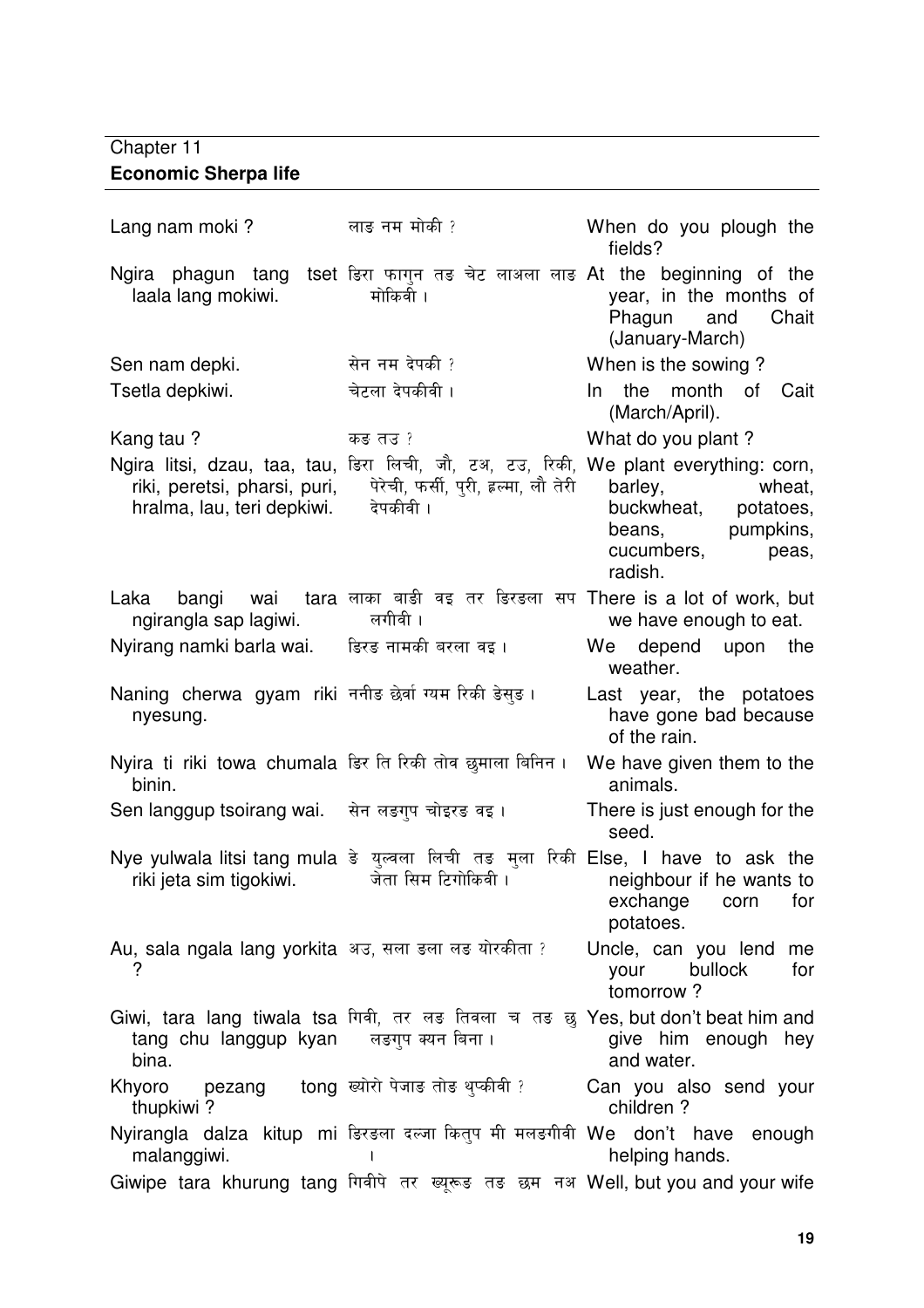| hunggokiwi.                                                  | tsam naa nyirate lakaki हिरत्य लकाकी हुड़गोकीवी । Thust work for us the day                          | after tomorrow.                       |
|--------------------------------------------------------------|------------------------------------------------------------------------------------------------------|---------------------------------------|
| Las, nyirang hunggup.          लस, डिरङ हुङगुप ।             |                                                                                                      | Yes, we will come.                    |
| thunggup lemo nyekiwi ? हेकीवी ?                             | Nyirangla sap tang डिरडला सप तड़ थुड़गुप ल्यमो Will we get good food and                             | drinking?                             |
| chu sang nyekiwi.                                            | Hahaha, khirangla tsa tang हहह, खिरङला च तङ छु सङ डेकिवी  Hahaha,    you    will     get             | enough hey and water,<br>too.         |
| madzetakisa.                                                 | Toktsi                  khunhugup  तोक्ची खुनहुगुप मजेतकिसा ।          And  don't  forget  to  bring | your hoes.                            |
| domangmu hotupkyan. होत्पक्यान ।                             | Nyirati dokolok galnok डिरती दोकोलोक गाल्नोक दोमडम् Ours have gont blunt                             | because of the many<br>stones.        |
| khomu giwi.                                                  | Sen tamsinsima nyirangla सेन तमसिनसिमा डिरडल खोमु गिवी We will have some time,                       | when the sowing is<br>done.           |
| cherko dop.                                                  | Tama, dakpu laka cholula तम, दक्यु लका छोलुला छेरको डोप Then, we go to ask for                       | work in Cherko.                       |
| Te mi khangba dzoinok.        त्य मी खडबा जोइनोक ।           |                                                                                                      | People are building a<br>house there. |
| dakpu gokitene. बाकी गोकीतेने ।                              | Dakpu tii parsal do kakuu दक्यु टिइ परसल दो ककुउ मी Let's ask if they need                           | hew<br>people to<br>the<br>stones.    |
| Hambumki cheu lha sekiwi.  हम्बुमकी चेउ <i>रू</i> ह सेकीवी । |                                                                                                      | The women can weave<br>baskets.       |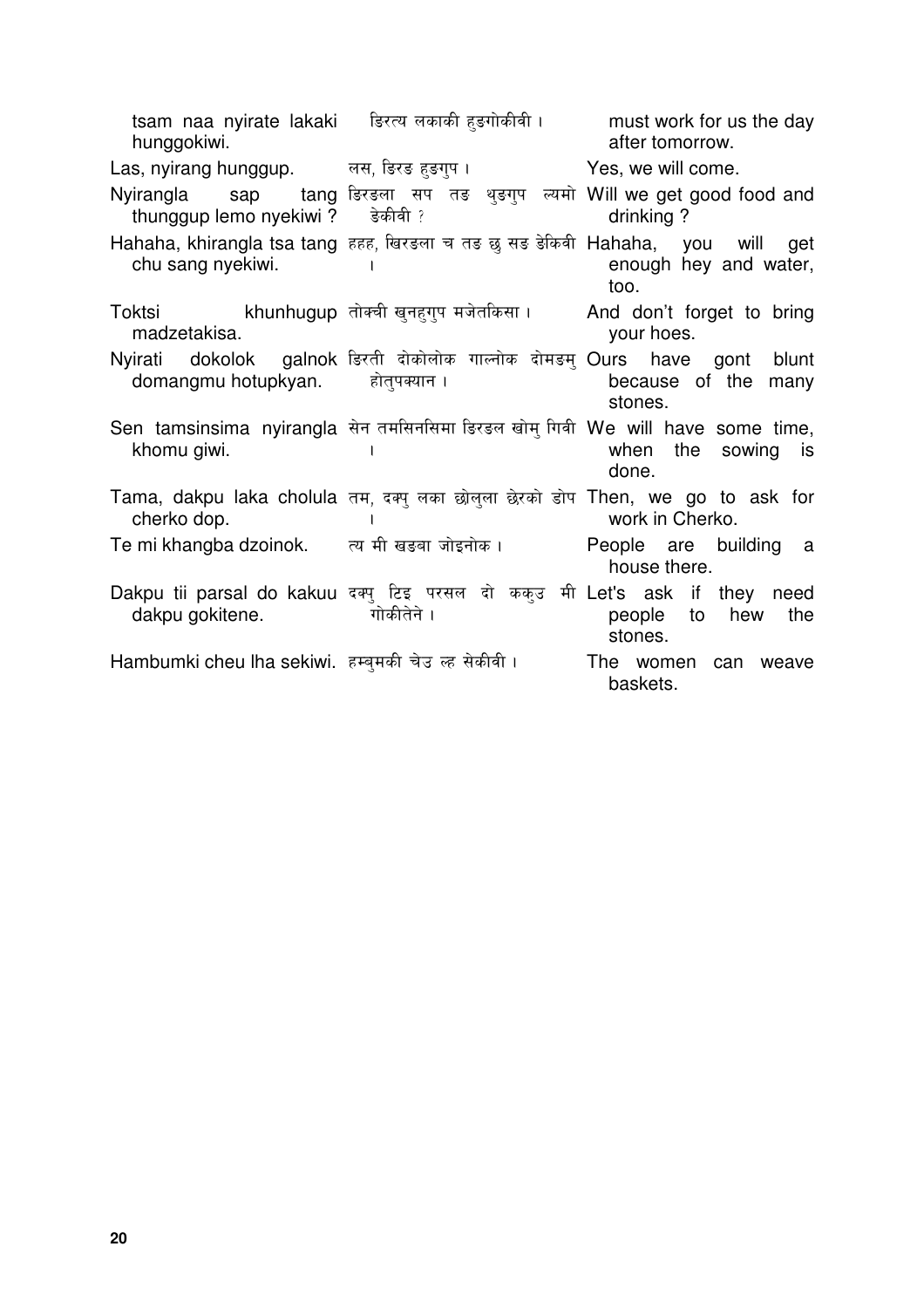### Chapter 12 **Children and women**

| chuma<br>Pezatowa<br>dogokiwi.                               | tsop पेजातोव छम चोप डोगोकीवी ।                                                                        | The children shall go to the<br>alpine pastures with the<br>animals.     |
|--------------------------------------------------------------|-------------------------------------------------------------------------------------------------------|--------------------------------------------------------------------------|
| Su skul dogokiwi?                                            | सु स्कूल डोगोकीवी ?                                                                                   | Who shall go to school?                                                  |
| Lo ngakiti.                                                  | लो ङकीती ।                                                                                            | The five-year-old one.                                                   |
| Ti nyirangla mogoi.                                          | ति डिरडला मोगोइ।                                                                                      | We don't need him.                                                       |
| Mastarki peza teri<br>tonggokiwi sinok.                      | skul मस्टरकी<br>पेजा<br>तेरी<br>तोङगोकीवी सिनोक ।                                                     | स्कूल The teacher says that all<br>children should be sent<br>to school. |
| tiku lop gokiwi.                                             | Pumsang kitap loup tang पुमसङ किताप लोउप तङ टिकु लोप Girls, too, must learn to<br>गोकीवी ।            | read and write.                                                          |
| Di jukthambala lemu giwi.     दि जुकथम्बाला ल्यम् गिवी ।     |                                                                                                       | This would be better for the<br>future.                                  |
| Saharla pumsang skul diwi.  सहरला पुमसङ स्कुल डिवी ।         |                                                                                                       | In town, girls go to school<br>as well.                                  |
| De yulla mang tingla देय युल्ला मङ तिडला खेलवइ ।<br>khelwai. |                                                                                                       | Here in the village, we are<br>mor backward.                             |
| Tiwisang<br>min.<br>kangrechikre nye gokiwi.                 | Pumpeza towang chuma पुमपेज तोवड छुम मिन । तिवीसड Women are not animals;<br>कडरेचिकरे डे गोकीवी ।     | they must<br>also<br>get<br>something.                                   |
| sing tang khangba?                                           | Khyoro kang sikyau hin : ख्योरो कड़ सिक्यउ हिन : सिङ तड़ What do you mean: land<br>खङबा ?             | and house?                                                               |
| pumpezala melokpa<br>kiwi.                                   | Minum tang lama tiwa मिनुम तङ लामा तिवा पुमपेजाला The shamans and priests<br>मेलोक्पा किवी ।          | are anti-women.                                                          |
| tang mara tonggiwi.                                          | Tiwi pumpezala melokpa तिवी पुमपेजाला मेलोक्या तङ मरा They talk<br>तोङगीवी ।                          | in<br>а<br>discriminating way about<br>female persons.                   |
| sinok.                                                       | Tiwi peza kep dikpa hin तिवी पेजा क्यप दिक्पा हिन सिनोक। They say it would be a sin                   | to get children.                                                         |
| Hiki teri kyok pezi tiunok. हिकी तेरी ख्योक पेजी टिउनोक।     |                                                                                                       | All the texts are written by<br>men.                                     |
| sin siwi.                                                    | Minum tiwi pumpezala pem मिनुम तिवी  पुमपेजाला  पेम  सिन  The   shamans   pronouce<br>सिवी ।          | women as witches.                                                        |
| misir detup hin?                                             | Tsila pumpeza tiwa kang चिला पुमपेजा तीव कड़ मिसिर देतुप Why do women put up with<br>हिन ?            | it ?                                                                     |
| pezala tsep hin ?                                            | Tsila pumpeza tiwi khyok चिला पुमपेज तिवी ख्योक पेजाला Why do women idolize<br>चेप हिन ?              | men?                                                                     |
| tulku<br>tang<br>mangmu<br>rimburche hotu hin?               | Tsila khyok peza tiwa चिला ख्योक पेजा तिव मडम् टुल्क् Why are there so many<br>तङ रिम्बरचे होत् हिन ? | Tulkus<br>male<br>and<br>Rimboches ?                                     |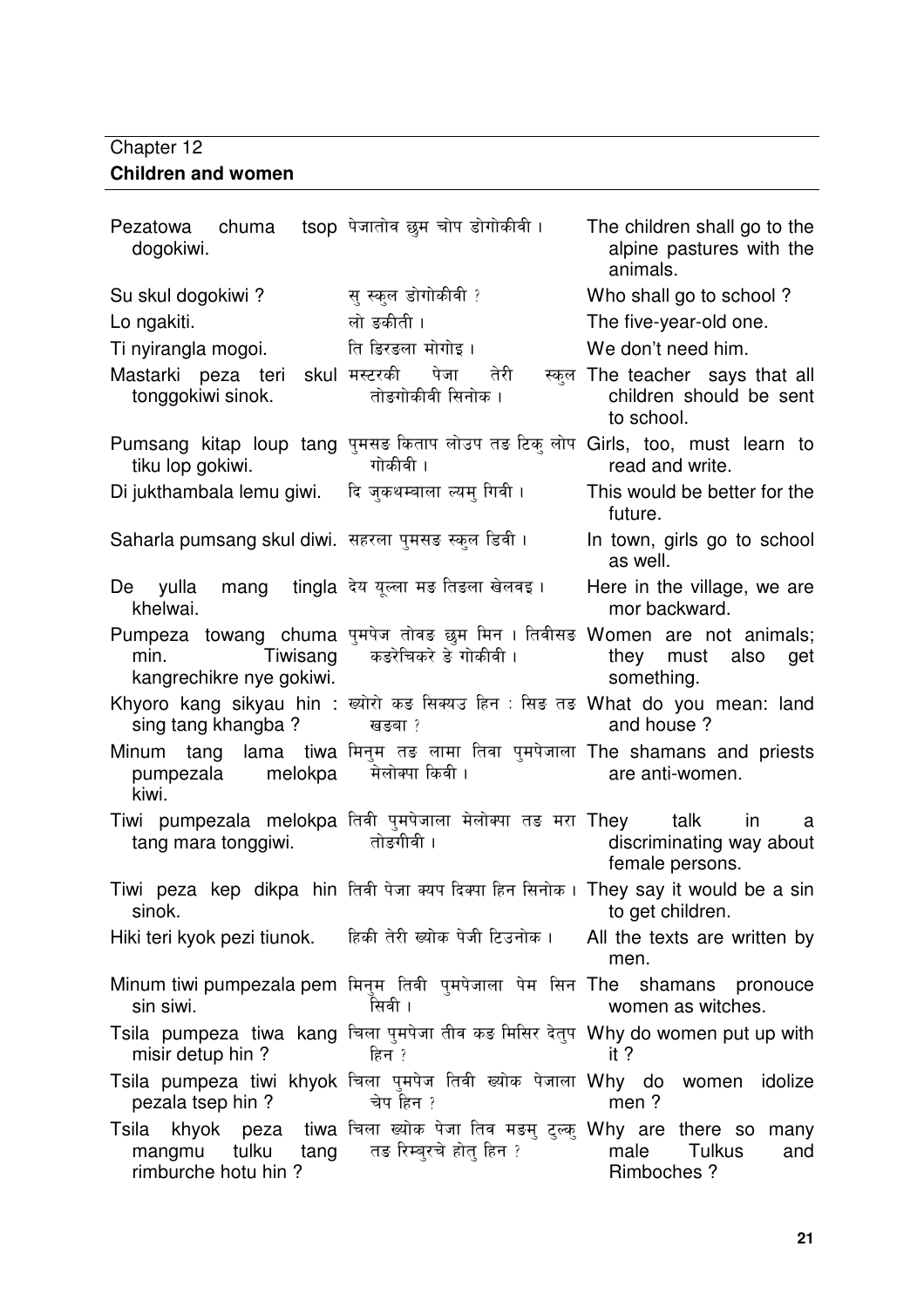| rimburche metup hin ? बेतुप हिन ?                          | Tsila pumpeza tulku tang चिला पुमपेजा टुल्कु तङ रिम्बुरचे Why are there no female                                                            | Tulkus and Rimboches?                   |
|------------------------------------------------------------|----------------------------------------------------------------------------------------------------------------------------------------------|-----------------------------------------|
| ken hin.                                                   | Chilasisin. Pumpeza tiwi चिलसिसिन । पुम्पेजा तिवी लोउप Because the<br>loup tang tiku meseu तड़ टिक मेसेउ क्यन हिन। cannot read and write.    | women                                   |
| kanisu gitang?                                             | Lhengolaup mi tsenga tiwa ल्हेडोलउप मि चेड तिब कनिसु Where do all those holy<br>ा स्थान को पातड़ ?                                           | men come from?                          |
|                                                            |                                                                                                                                              | They come from the<br>clouds.           |
| Tiwa zambu lingne wau तिब जम्बु लिङनेय वउ मिन ।<br>min.    |                                                                                                                                              | They are not from this<br>world         |
| Hina<br>patemikiwi.                                        | ? Nye yang हिना ? डे यड पतेमिकीवी ।                                                                                                          | Really ? I don't believe this           |
| hin.                                                       | Tiwang tiwi ami khokne तिवड़ तिवी आमी खोकनेय दक्सु They have come from their<br>dakpu doke ken wau दोके क्यन वउ हिन। mothers' wombs like us. |                                         |
| dukpa nyekito.                                             | nye mamala mesin khyoro डे ममला मेसिन ख्योरो दुक्पा डेकिवी You'll be sorry if you talk                                                       | bad about my mother!                    |
|                                                            |                                                                                                                                              |                                         |
|                                                            | gusa / gun deta. The सुस / गुन देत । The You just wait !                                                                                     |                                         |
| Tsila<br>pumpeza sinang ramba रम्बा होत हिन ?<br>hotu hin? | khyokpeza towa चिला ख्योकपेजा तोव पुमपेजा सिनड Why are men stronger than                                                                     | women?                                  |
| peza mangmu kep ken क्यन हिन ।<br>hin.                     | Pumpeza towa kamjor पुमपेजा तोव कम्जोर हुडगुप ती Women are weak because<br>hunggup ti tsilasising  चिलासिसिन पेजा मङमु क्यप  they  get       | <b>SO</b><br>many<br>children.          |
| deki?                                                      | Khyoro khangba su tala ख्योरो खड़बा सु टला दकी ? Who is sitting in the upper                                                                 | row in your house?                      |
|                                                            | Khyokpeza tiwa hambum ख्योकपेजा तिव हम्बुम तिवी कड़ The men ! They watch<br>tiwi kang tsokiu lhenok. बोकिउल्लेनोक। The what the women are    | cooking.                                |
| su hin?                                                    | Puzhum hotup bela yukupti पुज्यूम होतुप बेला युकुपती सु हिन । Who runs about with a                                                          | swollen womb?                           |
| Ama tiki. Yanglung ang आमा तिकी। यडलुड अड केनोक।<br>kenok. |                                                                                                                                              | The mother ! Again, she<br>gets a baby. |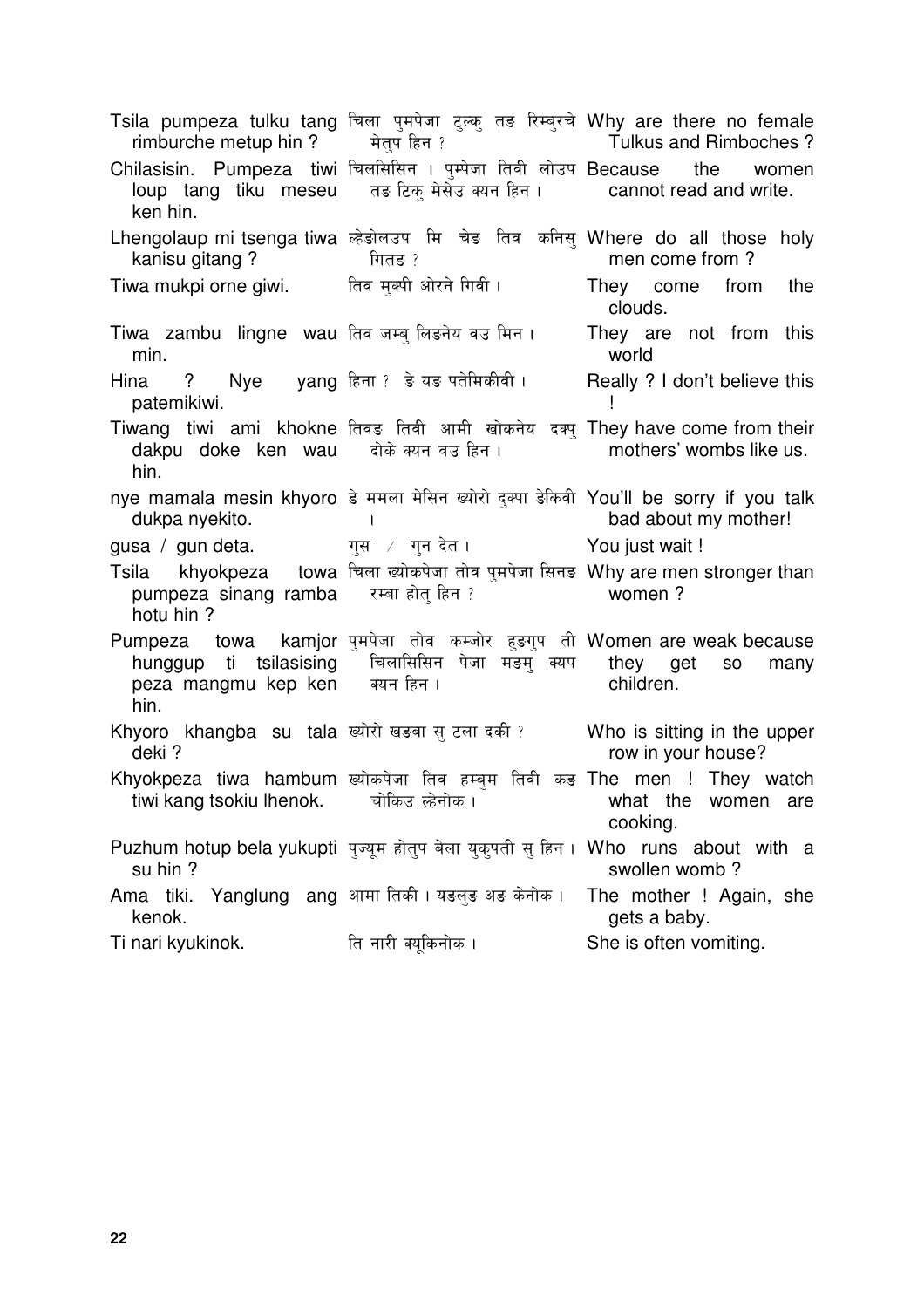### Chapter 13 **Childrens' problems**

| Halo thangbu?                                                                                       | हालो थाङब् ?                                                                            | Hello, how are you?                                                                |
|-----------------------------------------------------------------------------------------------------|-----------------------------------------------------------------------------------------|------------------------------------------------------------------------------------|
| Tsei<br>nenok.<br>Thangburangke minduk.                                                             | / चेइ नेनोक ।<br>मिन्द्क ।                                                              | $\angle$ थाङबुरङके I don't feel well.                                              |
| Ama sisung.                                                                                         | अमा सिस्ङ ।                                                                             | Mother has died.                                                                   |
| Palati<br>tsholkinok.                                                                               | permi      hemba  पलाती पेरमी हेम्बा छोल्कीनोक ।                                        | Father is looking for a new<br>wife.                                               |
| Khyurung parangbu.                                                                                  | ख्यूरूड परङब् ।                                                                         | Oh, poor you !                                                                     |
| langgup gyawi me.                                                                                   | Soka hinu ken nyirangla सोका हिनु क्यन डिरडला लङगुप<br>ग्यवी मेय ।                      | It is spring and we don't<br>have enough to eat.                                   |
| Jukla cherwa gepsin.                                                                                | ज्यूक्ला छेर्वा ग्यपसिन ।                                                               | If it would rain at last !                                                         |
| Tara lhoni mukparang तर ल्होनी मुक्पारङ मिन्दक।<br>minduk.                                          |                                                                                         | But you can see no cloud.                                                          |
| Taling dzau nyimarang तलीङ जौ डिमरङ मिन्द्क ।<br>minduk.                                            |                                                                                         | This year, the barley has<br>no ears.                                              |
| Litsi tang riki deu phinok. लिची तड़ रिकी देउ फिनोक।                                                |                                                                                         | It's too late to plant corn<br>and potatoes.                                       |
| Lhoni, tsangbi garila ल्होनी, चड़बी गरिल लोड़जर नोक।<br>longdzar nok.                               |                                                                                         | Look, there is wild rhubarb<br>at the river.                                       |
| Di kiru hin tara nyira tsha दि किरु हिन तर डिरा छ लुकिन ।<br>lukin.                                 |                                                                                         | It is sour, but we put salt on<br>it.                                              |
| Syo tsangbi chu thunggi. स्यो चड़वी छु थुइगी।                                                       |                                                                                         | Let's drink water from the<br>river!                                               |
| peza tikpe sisima मी पेजा टिक्पे सिसिमा<br>Mi<br>tsangbula tsambiwakla सम्बीवक्ल जिकीवी।<br>jikiwi. |                                                                                         | चड़बुल People have buried their<br>dead children in the river<br>under the bridge. |
| Do kyurti tsep.                                                                                     | दो क्युरटी चेप ।                                                                        | Then let's play throwing<br>stones!                                                |
| De lho lumung tshonok.                                                                              | दे ल्हो लुमुङ छोनोक ।                                                                   | Look, here are ripe berries                                                        |
| Tsei khungyuk.                                                                                      | चेइ खुनग्युक ।                                                                          | Take some !                                                                        |
| Thuche.                                                                                             | थचे ।                                                                                   | Thanks!                                                                            |
| ki wasing giwi.                                                                                     | Khyurung nyira mula laka ख्यूरूड डिरा मुला लाका कि वसिड You can come and work<br>गिवी । | with us.                                                                           |
| wai.                                                                                                | Nyirangla  du  langguken डिरडला डु लङगुक्यन वइ ।                                        | We have enough cereals.                                                            |
| pali kang site.                                                                                     | Nyalayang chaarangme डलायड छअरडमेय पाली कड सीते । I don't know what papa will           | say.                                                                               |
| Sala thetup.                                                                                        | सला ठेतुप ।                                                                             | See you tomorrow !                                                                 |
| galtang?                                                                                            | Dakpi ra tang palangti kani दक्षी र तङ पलड़ती कनी गलतङ। Where on earth have our         | goats and cows gone to                                                             |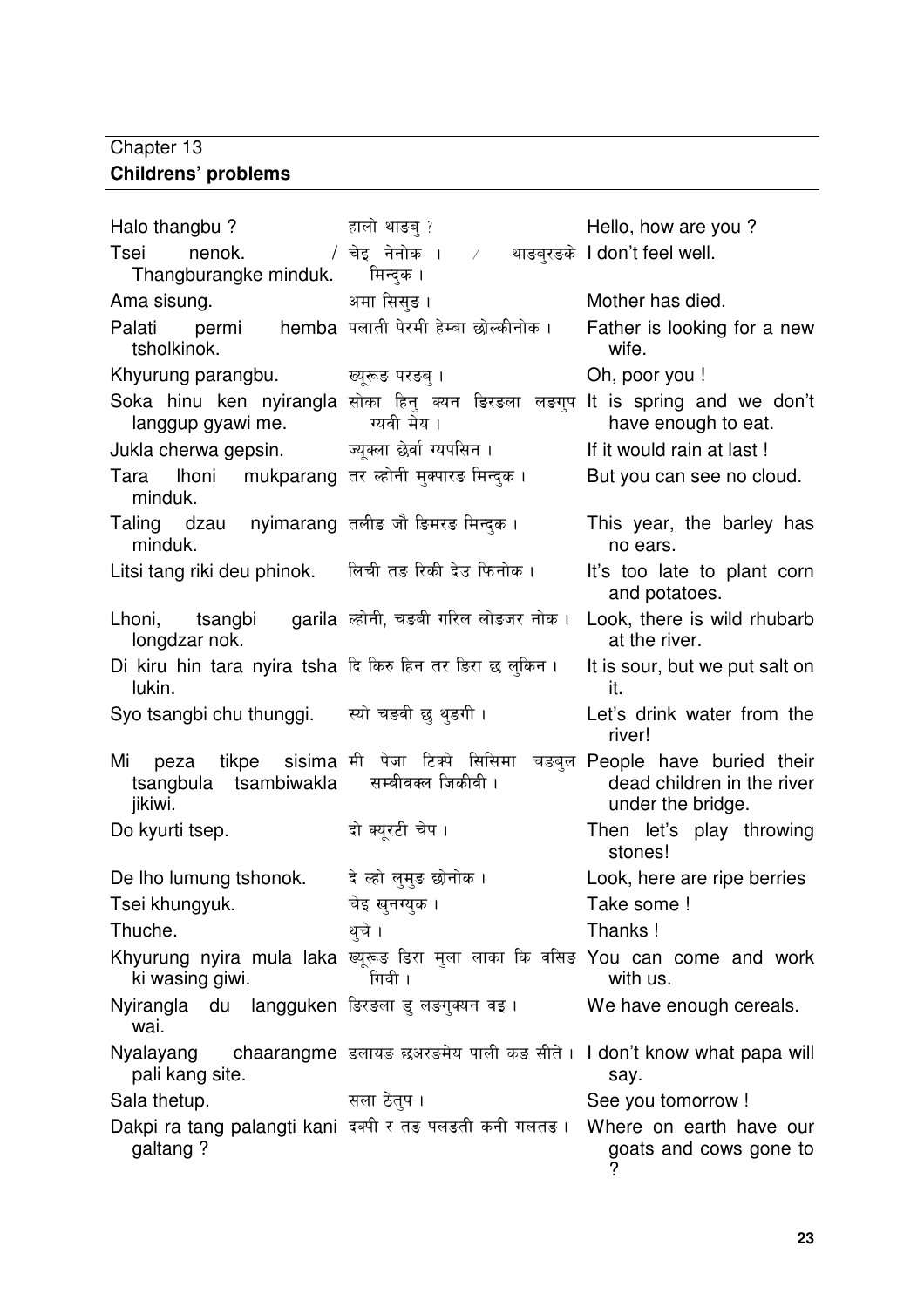Dukpa nyekito. There'll be trouble ! Tiwa mi melokpi singkhala तिव मी मेलोक्पी सिडखला गलनोक They are on the fields of  $\overline{\mathsf{I}}$ galnok. the bad people over  $\mathbf{I}$ there. Gomalake zhindakki nyala गोमलके जिन्दक्की I've already got a beating dusung. from the owner. Tsinme tsep bela nari चिन्मे चेप बेला नारी छम जेसड़। I always forget the animals chuma zhesung. when I play. Khyoro lola tiu way ?  $\qquad \qquad$  ख्योरो लोला टिउ वइ ? Do you have a knife ? Tsaa tsei khur tama khyoro चअ चेइ खुर तम ख्योरो पाली अला Take some green fodder खोक्चा मिगिवि । pali ala khoktsa migiwi. so that your father is not so angry. Ngala zhiwa langinok. = उला जिब लड़गिनोक। I'm afraid. री नडला You can also sleep in our Khyurung nyira bakari ख्यरूड ङिरा बाकर<u>ी</u> nangla nyilaksing giwi. डिलाक्सिड गिवी । barn. ख्यूरूडला सम क Khyurungla कङरेचिक्रे ड़े I will bring you something kangretsikre nye to eat. खनहङगप । khunghunggup. Min nga khangba dop मिन ङ खड़बा डोप गाअनोक । No, I prefer to go home.gaanok.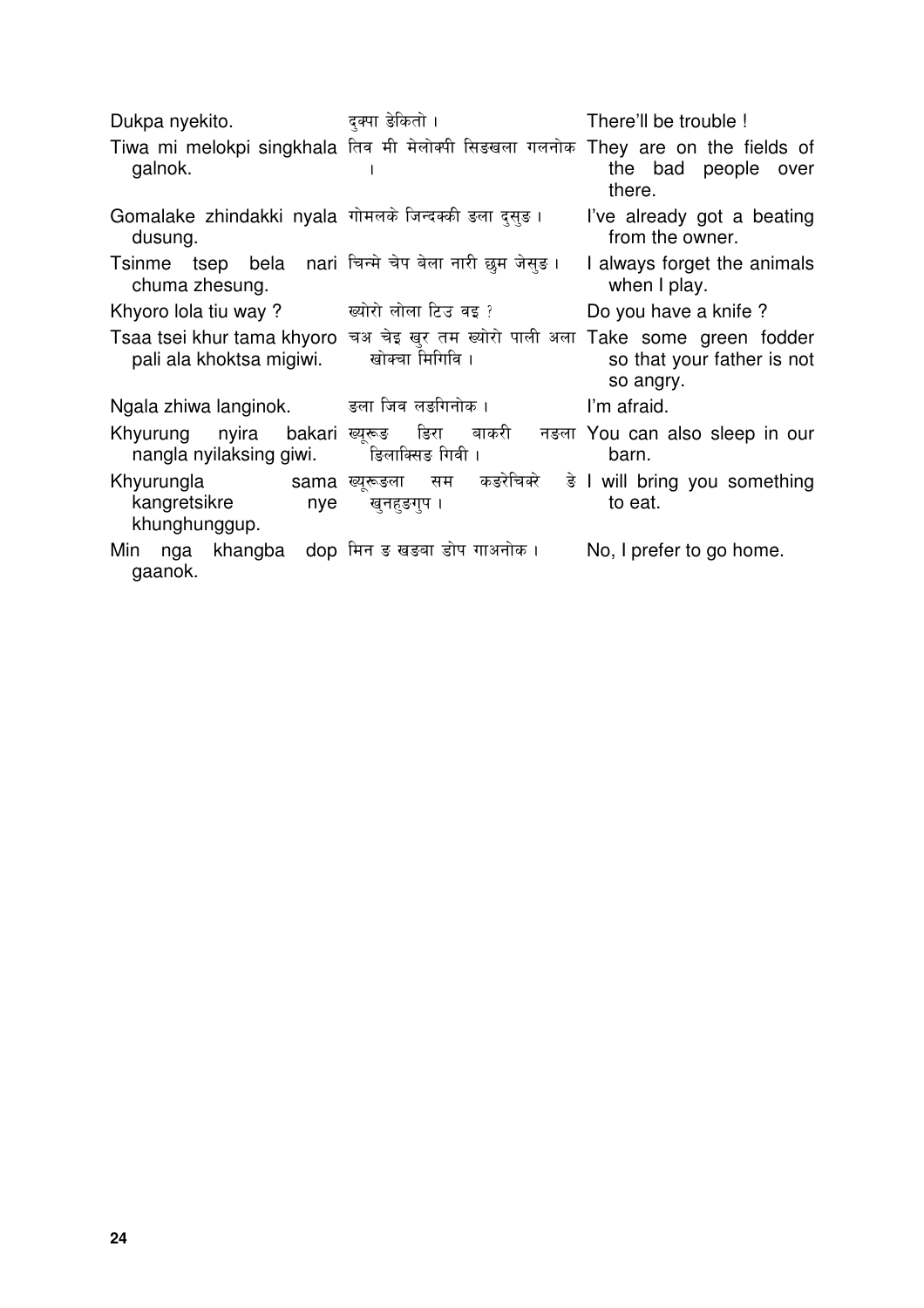### Chapter 14 **Brothers and sisters**

Halo, dang kang kyasung ? हालो, दाङ कङ क्य Hello, what about yesterday ? Tarung uru ami khowa तरूड़ उरू आमी खोव बिनसुड़। binsung. My stepmother has still given me soup. Ti peladoke minduk. ति पेलदोके मेलोक्पा मिन्दुक She is not as bad as in the fairytale. Papi dunggup tshalsungpe पपी दुङगुप छल्सुङपे तर उरी दुङ Father wanted to beat me, tara uri dung machi (talsung). माची (टलसङ) । but she intervened. Tiki nga tarung ang tikpe तिकी ड तरूड अड टिक्पे हिन She said that I'm still a hin sikyasung. सिक्यसुङ । small child. Khyurung te way. Shok ख्यूरूड त्य वय । शोक यडलुङ चिन्मे There you are ! Come, let yanglung tsinme tsep. चेप । us play again ! Lo khatamu shorki. बो खटम सोरकी। Ho, ho, let's drive away the wolves ! Khyoro aisang skul diwi. -ख्योरो अइसङ स्कल डिवी। Does your sister also go to school ? Las. Le tsiktso nyitsoiki lagi लस । लो चिक्चो डिचोइकी लगि Yes, she is going for one or tirang diwi. तिरङ डिवी । two years only. Tiki nari pala tang mamala तिकी नरी पला तङ ममाला दल्जा She always has to help dalza kyasung. क्यासुङ <mark>।</mark> mother and father. Jyukla / tingla shing tang +- ' ' Later, the brothers get all khangba teri ajyu nupla thopkiwi. तेरी उज्यू नुपला थोप्की<mark>वी</mark> । land and the house. Azhi tang numla mazhya, आजी तङ नुमला मज्य, क्यडेन kenyen nekyok tang cguma tirang nyekiwi. नेक्येक तङ छुमा तिरङ ङेकीवी <mark>।</mark> sisters get only clothes, jewellery, pots and animals. Di lemu hina ? विल्यम हिना ?  Is this correct ? Min. Tasam peza teri मिन । तसम पेजा तेरी चिक्पारङ No ! Nowadays, all children chikparang hin. हिन । are equal. Pumpeza towa tingchetup mewi. bangi पुमपेजा तोव बड़ी तिड़छेतुप मेवी। The girls no longer have to queue up in the back. Chikkyasin khyok zendi kitup nowasing pumpeza khurung larangtigokiwi. चिकक्यसिन ख्योक पेजी जेन्दी If a man wants to marry a कितुप नोवसीङ पुमपेज<mark>ा</mark> खुरूङ लारङटिगोक<mark>ी</mark>वी । woman, he should ask her personally. Pumi hembala ti mogoi पुमी हेम्बाला टि मोगोइ खेरो She does not need a third khero miziki lagi dak dakpi nasam tonggokiwi. मिजीकी लगि दक दक<mark>्</mark>पी नसम तोङगोकि<mark>वी</mark> । person to decide about her life. Pumi hunggup tang megup पुमी हुङगुप तङ म्यगुप खोरोरङ She can say yes or no khororang situpkiwi. सितुप्कीवी । herself.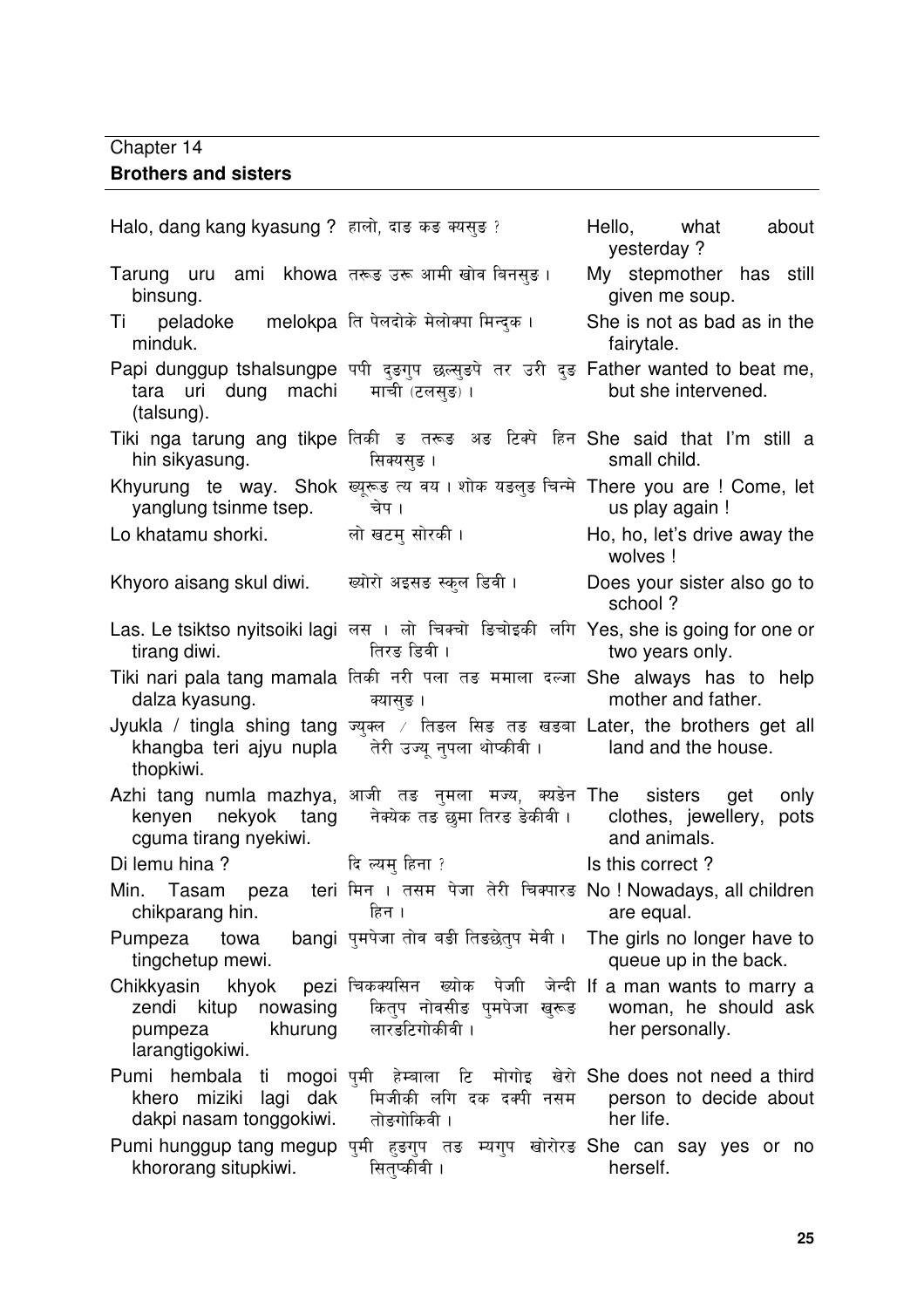| Dakpi pumpeza termochoi. दाक्षी पमपेजा तेरमोछोइ।                     |                            | You cannot give women                                   |
|----------------------------------------------------------------------|----------------------------|---------------------------------------------------------|
|                                                                      |                            | away.                                                   |
| Pumpezi sang khyokpeza पुमपेजी सड़ ख्योक्पेजा मेतेरीवी।<br>meteriwi. |                            | Women also don't give<br>away men.                      |
| Tiwi khoro khewa dakdakpi तिबी<br>cholgokiwi.                        | खोरो<br>खेव<br>छोलगोकिवी । | दकदक्षी They shall choose their<br>husbands themselves. |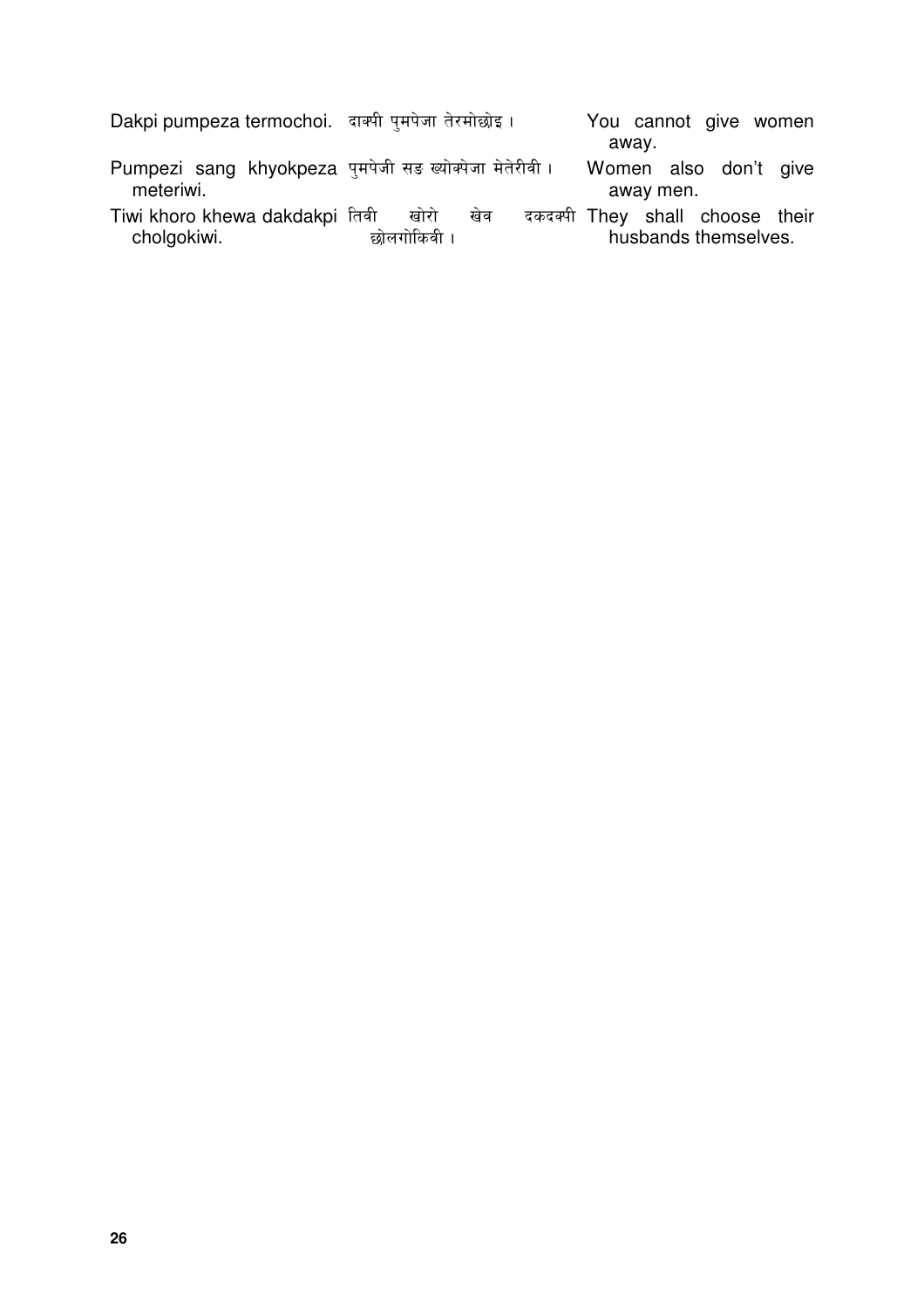### Chapter 15

## **Future of Sherpa society**

| towa nari pela gyala ग्यला तङ यम्बला डिवी।<br>tang yambula diwi.        | Tshongkitupla,      sherwa छोड़कितुपला, शेर्वा तोव नरी पेला For trading, the Sherpas                                                              | have always travelled to<br>Tibet,<br>India<br>and<br>Kathmandu.                              |
|-------------------------------------------------------------------------|---------------------------------------------------------------------------------------------------------------------------------------------------|-----------------------------------------------------------------------------------------------|
| Haring,<br>mangmu sharharla tang<br>milungba bangiki lagi<br>diwi.      | sherwa towa हरीड़, शेर्वा तोव मड़मु शहरला तड़ Today, many Sherpas go<br>मिल्ङबा बङीकी लगि डिवी ।                                                  | to the towns and abroad<br>for long.                                                          |
| Te tiwa laka kimuthuu त्य तिव लका किमुथुउ तिरङ वइ ।<br>tirang wai.      |                                                                                                                                                   | There, they are only<br>unskilled workers.                                                    |
| gyala demuthui.                                                         | Tiwa dukpi galph tang तिब दुक्षी डोला गल्फ तड़ ग्यला They don't stand the hard<br>देम्थुइ ।                                                       | living conditions at the<br>Gulf and in India for<br>long.                                    |
| pela gal.                                                               | Sherwa lalai pezhya loupla शेर्वा ललाइ पेज्य लोउपला पेला गल Some Sherpas have gone                                                                | to Tibet for Buddhist<br>studies.                                                             |
| Tiwa kungwau zhukla teriki  तिव कुड़वउ ज्यूक्ला तेरीकी चिवी ।<br>tsiwi. |                                                                                                                                                   | After their return, they are<br>hold in great esteem.                                         |
| dasala galdetupla bangi फेयनथोन वइ।<br>phenthon wai.                    | Kangri tang paryatanki कडरी तड पर्यटनकी शेर्वा तोवला Mountaineering<br>sherwa towala yemba येम्बा दासाला गलदेतपला बड़ी                            | and<br>tourism<br>have<br>great<br>influence<br>the<br>on<br>emigration of<br>the<br>Sherpas. |
| detuptowa shaharla wan शहरला वन घुगोकिवी।<br>ghugokiwi.                 | Paryatak mula kangrila doi पर्यटक मुला कडरीला डोइ देतुपतोव Those who want to find a                                                               | job have to wait for<br>mountaineers<br>and<br>tourists in town.                              |
| tsukkoi dite.                                                           | Nyirangla chea me di डिरडला क्षेअ मे दि चुककोइ डिते ।                                                                                             | We don't know how this<br>shall go on.                                                        |
| laka kitup sung me.                                                     | Te sherwatowa rajkajla त्य शेर्वातोव राजकाजल लका कितुप There are hardly any<br>सुङ मे ।                                                           | Sherpas in civil service.                                                                     |
| kitup la detup kalle hin. कल्ले हिन।                                    | Paplanggup kang sising पपलङगुप कड सिसिङ शेर्वा It's a pity that hardly any<br>sherwa mastarki laka  मस्टारकी लका कितुप ल डेतुप  Sherpa works as a | teacher.                                                                                      |
| tamnyela<br>hungokiwi.                                                  | Sherwi pezatowa ami शेर्वी पेजातोव आमी तम्डेला खम् The Sherpa children<br>kamu हङगोकीवी ।                                                         | should be educated in<br>their mother tongue.                                                 |
| towala<br>mastar<br>lemu me.                                            | Dukpaki tamnye kang sisin दुक्याकी तम्डे कड़ सिसिन मस्टार It is said that the teachers<br>talab तोवला तलब ल्यम मे ।                               | are badly paid.                                                                               |
| mastarki<br>Tara                                                        | laka तर मस्टारकी लका छेकड़की लगि But to be a teacher is a job                                                                                     |                                                                                               |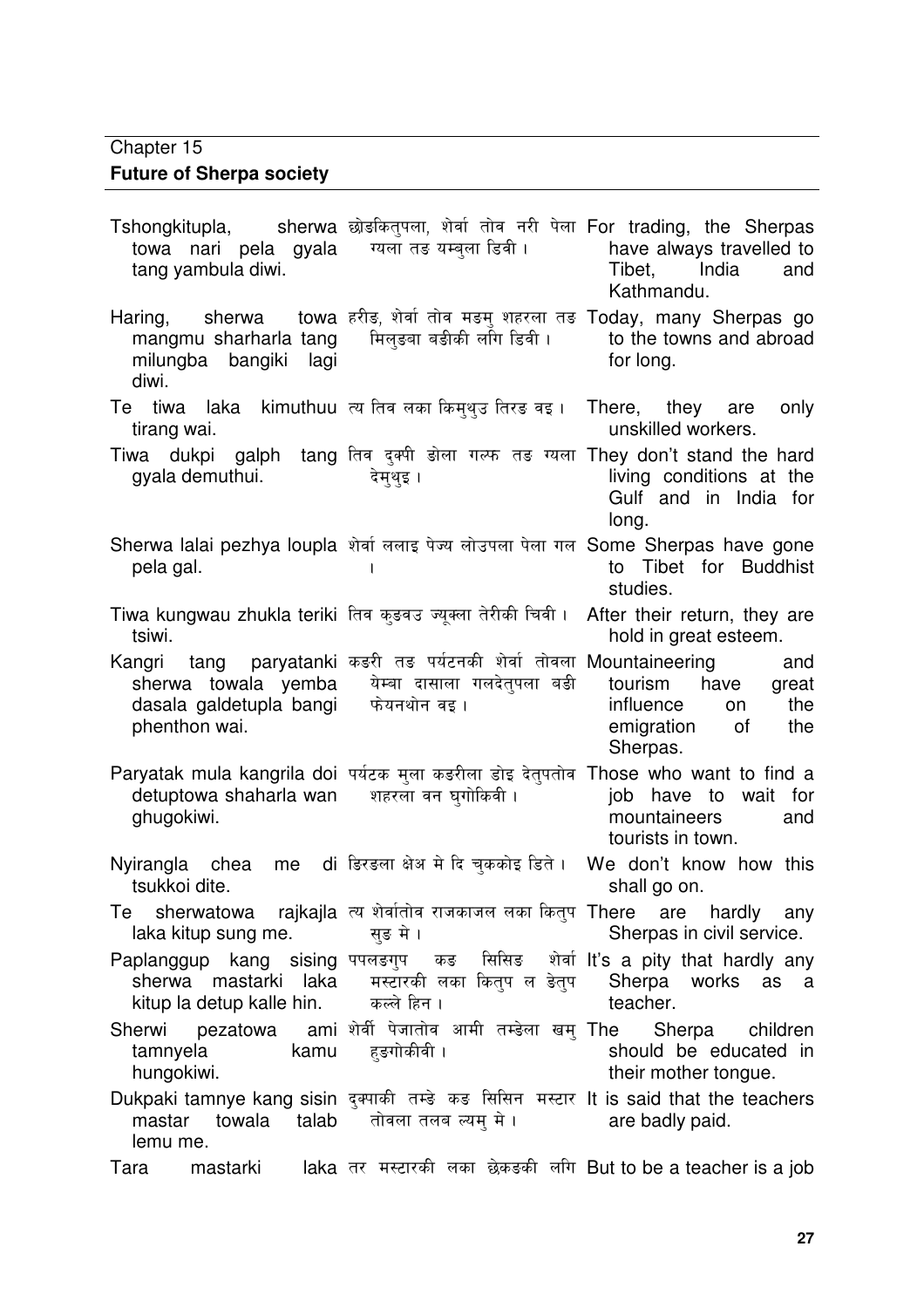chekangki lagi hin / giwi.  $\theta$ हिन / गिवी । The state for life. Kangri sardar tang kulli कडरी सरदार तङ कुल्ली लका जेन्दा As mountaineer, guide or laka jenda hotup bela होतप बेला तिरङ हिन । porter you can only work tirang hin. in your younger years. Sherwa mangmuki tiwi mizi थेर्वा मङमुकी तिवी मिजी पर्यटककी Many Sherpas lose their लगि कङरीला तोन $\rightarrow$  सीन lives in the mountains paryatakki lagi kangrila ton / shin wai. for the foreigners. वइ । Sherwa tiwa lutup शेर्वा तिव लतप जोल्हम गिवी। The Sherpas can easily be dzolhamu giwi. influenced. Tiwi mi hembi kangki siwe तिवी मि हेम्बी कड़की सिवे ति किवी They do what other people  $\overline{\mathsf{I}}$ ti kiwi. tell them to do.  $\overline{1}$ Haring, sherwa towa हरिङ, शेर्वा तोव लुङसुङला देन वइ। Today, the Sherpas live lungsungla sen wai. between the cultures. शेर्वा पुमपेजा तोव कस्यन रम्बु वइ Sherpa women are so Sherwa pumpeza kasen rambu wai tiwi तिवी खडवी लका तङ सिङ खकी strong that they can do khangwi laka tang sing लका चिकरङकी किवी तिवी खेवा the work at home and on the fields alone when khaki laka cikrangki kiwi पङला होतप बेला । tiwi pangla hotup bela. their husbands are away. ख्योक पेजा तिव यूला कनिवसङ But the lack of male Khyok peza kaniwasang nyungmu इङम् थोङगवी । persons in the village thongguwi. can be seen everywhere.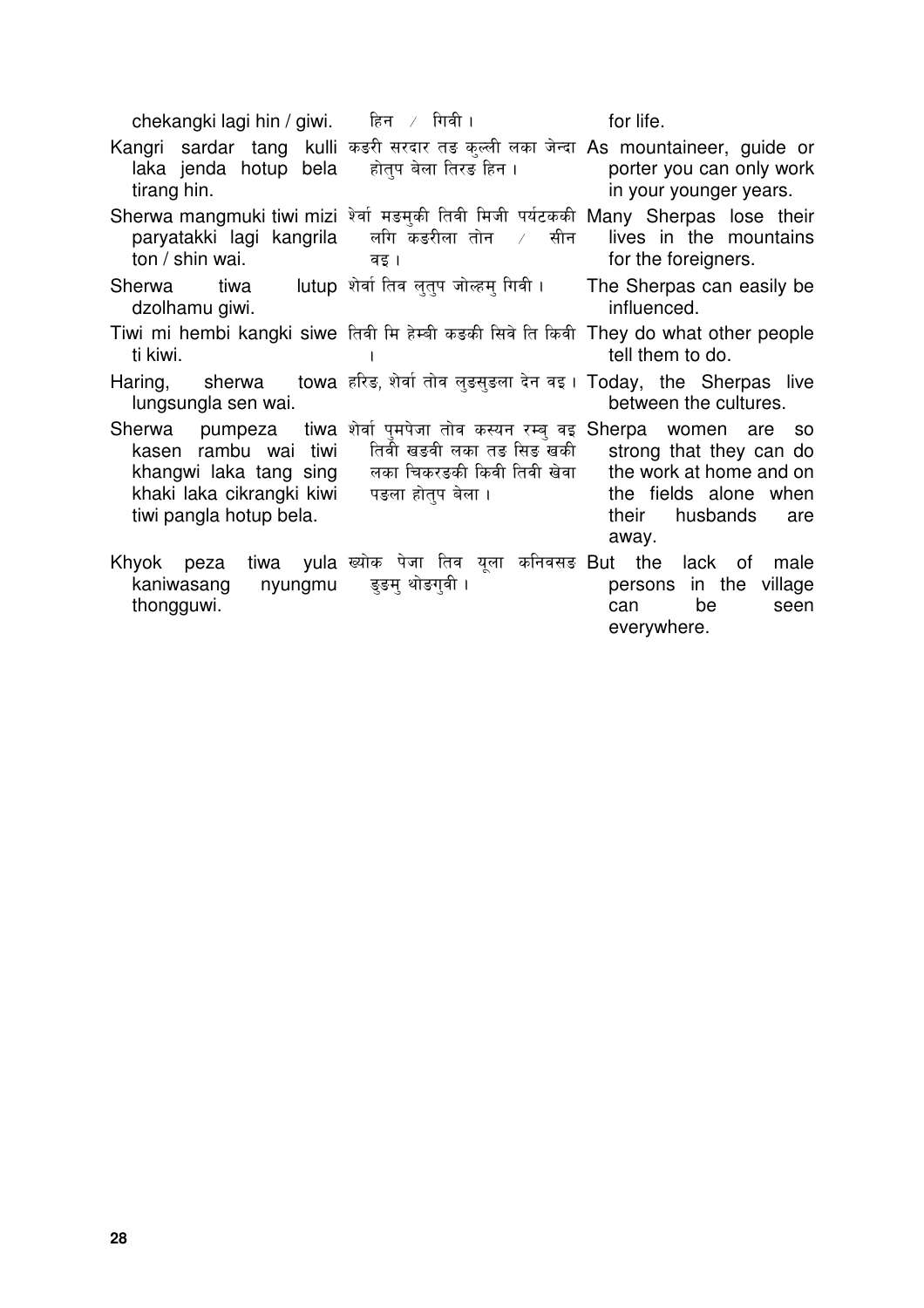# Chapter 16

### **Health and nutrition**

| tenga tang lenba giwi. ज्यानि ।                  | Sherwi khangba towa शेर्वी खड़बा तोव टेड़ा तड़ लेन्बा The Sherpa houses are                                                                                                                                                  | cold and often even wet.                                                         |
|--------------------------------------------------|------------------------------------------------------------------------------------------------------------------------------------------------------------------------------------------------------------------------------|----------------------------------------------------------------------------------|
| khulla metirang wai.                             | Te me dayap tsimni me त्य मे दयप चिम्नी मे खुल्ला मेतिरड There is no heating, only<br>वइ ।                                                                                                                                   | open hearths.                                                                    |
| magmu nap hin. ब्रिन ।                           | Tiki lagi sherwa towa तिकी लगि शेर्वा तोव मड़मु नाप So, many Sherpas suffer                                                                                                                                                  | from illnesses.                                                                  |
| ten<br>khasakyan thogiwi.                        | Teng chaa tang nimoniya टेड छअ तड निमोनिय तेन तड TB and pneumonia belong<br>tang soka सोका खसक्यन थोगिवी ।                                                                                                                   | to the typical autumn<br>and winter illnesses.                                   |
| dukpa giwi.                                      | Yeru khokpa tang gemi येरु खोक्या तङ गेमी दुक्या गिवी। In monsoon, there are                                                                                                                                                 | stomach and intestinal<br>troubles.                                              |
| bugyaldang shon दुक्पागिवी।<br>dukpagiwi.        | Sherwa mangmula khokla शेर्वा मङमुला खोक्ला बुग्यलदङ सोन Many Sherpas suffer from                                                                                                                                            | roundworms.                                                                      |
| sapkyan hin.                                     | Diti tsila sisin tiwa sing दिती चिला सिसिन तिब सिड खला This is because they work<br>khala laka kyasima लाका क्यासिमा जुक्ला लक्ष्पी सम on the fields and later<br>zhukla lakpi sama सपक्यन हिन । The eat with their fingers. |                                                                                  |
| mang shiwi.                                      | Mi gawa mangshyo gunbu मि गाव मङस्यो गुन्बु सिवी पेजा Old people often die in<br>siwi peza tikpe yeru  हिक्ये येरु मङ सिवी ।                                                                                                 | spring, while many<br>children die in monsoon.                                   |
| lalitirang ken wai.                              | Mi khamu metup ken मि खमु मेतुप क्यन परिवार नियोजन For lack of education,<br>pariwar              niyodzan      ललितिरङ क्यन वइ ।                                                                                            | family planning is rarely<br>practiced.                                          |
| khasi dzop gaa miginok.                          | nyenukyan saken mi जोप गअ मिगीनोक। do not like to sterilize.                                                                                                                                                                 | Andhawishwasla बिरुधा अन्धविश्वासला डेनुक्यन मि खासी Due to superstition, people |
| bishwas kiwi.                                    | Khyawa tang penmi ख्याव तङ पेन्मी कम्जोर / नेवी They believe, that the<br>kamdzor / newi sin सिन बिश्वस किवी। Partner will get sick.                                                                                         |                                                                                  |
| aprishan kitupla jiwa कित्पला जिब किवी।<br>kiwi. | Tara khasken tiwa tukob तरा खसक्यन तिव तुकोब अप्रिशन But of course, they are also                                                                                                                                            | scared<br>0f<br>such<br>operations.                                              |
| Ihowatungba wai                                  | Tukkyen te peza mangmu तुकक्यन त्य पेजा मडमु ल्होवतुड़बा For that, there are more<br>वइ ।                                                                                                                                    | and<br>more<br>hungry<br>children to feed.                                       |
| horu denkinok.                                   | Tara mi towa tengga tang तरा मि तोव टेडगा तड़ ग्यावि But the people complain<br>gyawi langgup me sin लडगुप म्य सिन होरू देन्कीनोक                                                                                            | they<br>did<br>have<br>not<br>enough money, no work<br>and not enough food.      |
| Kang kyen hinang?                                | कड क्यन हिनड ?                                                                                                                                                                                                               | What may be the reason?                                                          |